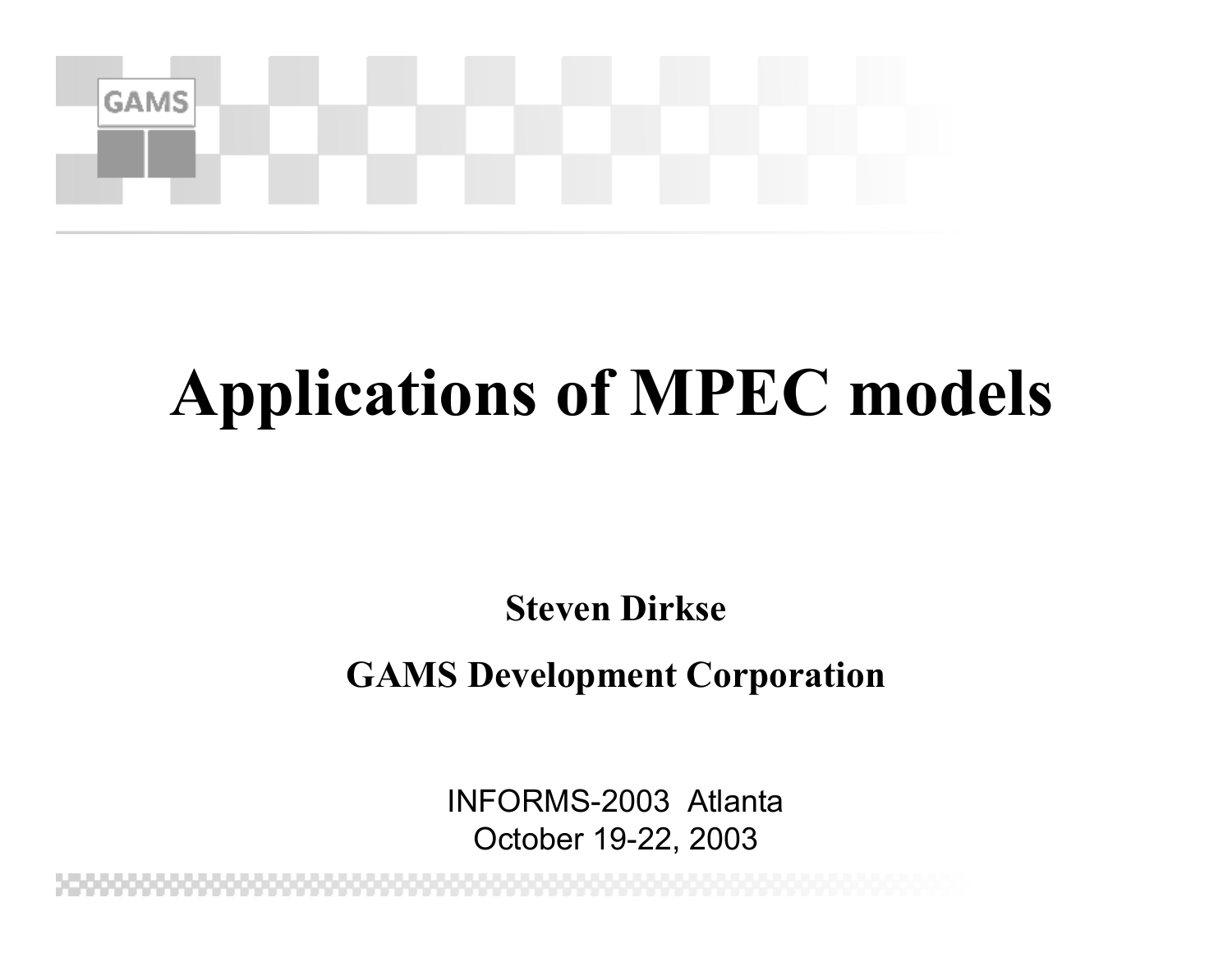## **Background & Motivation**

- •• Academic interest in a new model type
	- Interesting challenge to add this to GAMS
	- Natural extension of complementarity
- Practical/commercial interest

- Growing literature on applications & solution methods
- –Customer demand –GAMS users asked for this
- •• Experiments with solution methods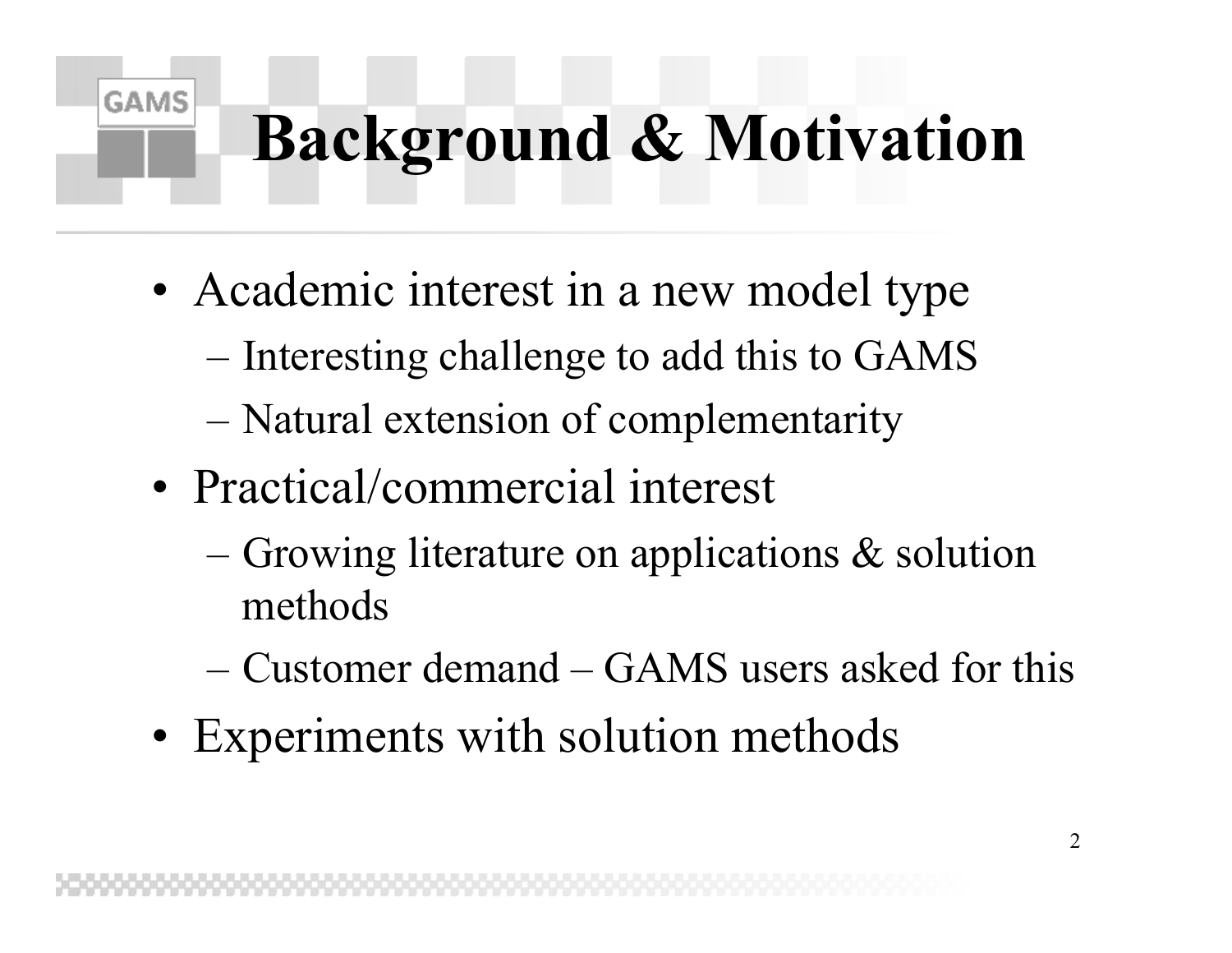### **Introduction**

- •Background and motivation
- •• Applications

- Inverse/identification problems in engineering
- Network design traffic model
- Game theory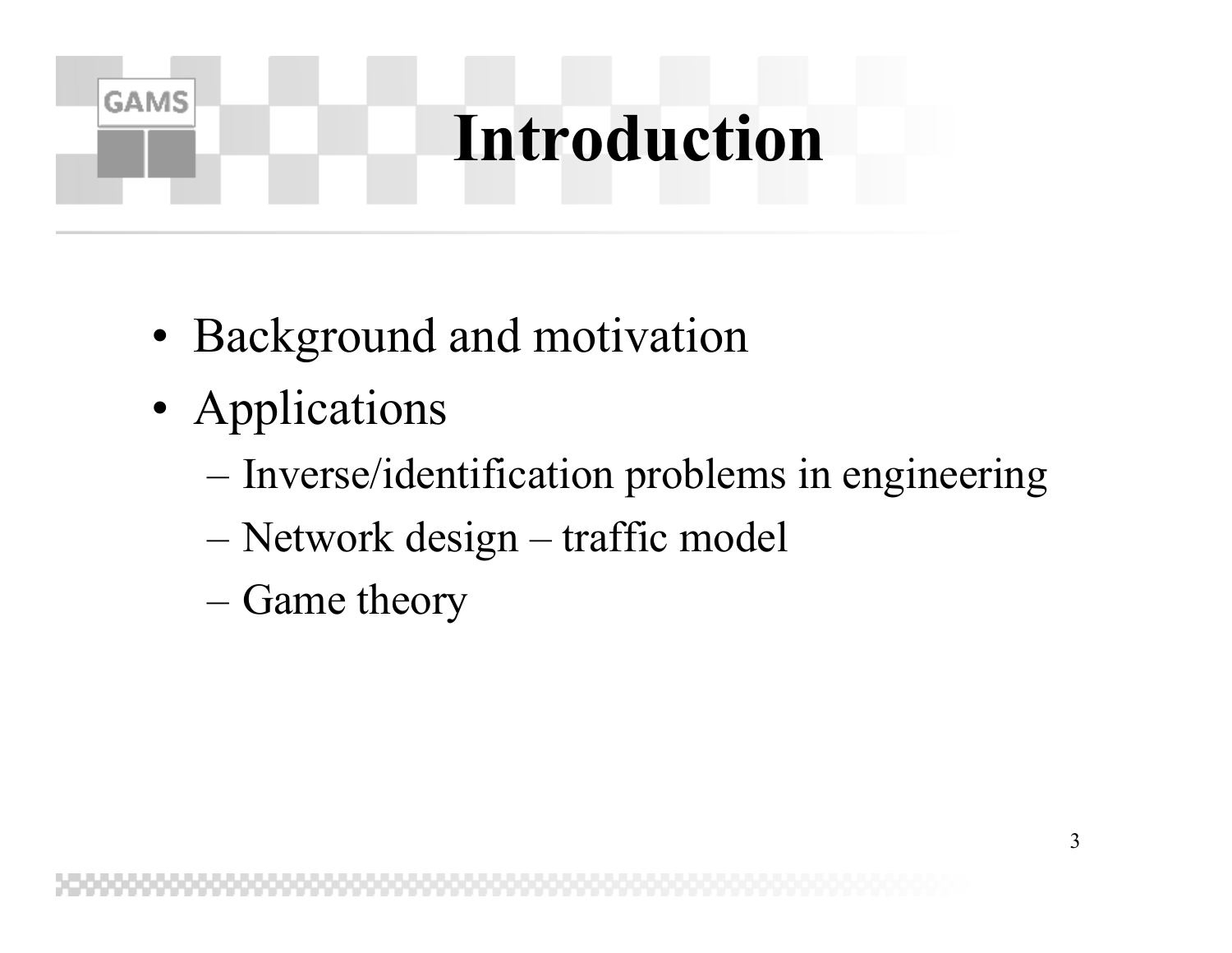

min 
$$
f(x,y)
$$
  
s.t.  $g(x,y) \ge 0$ ,  $L_x \le x \le U_x$   
 $y$  solves MCP  $(h(x, \cdot), B)$ 

- The NLP constraints  $g(x,y)$  are well understood
- y solves MCP(h,B) equilibrium constraint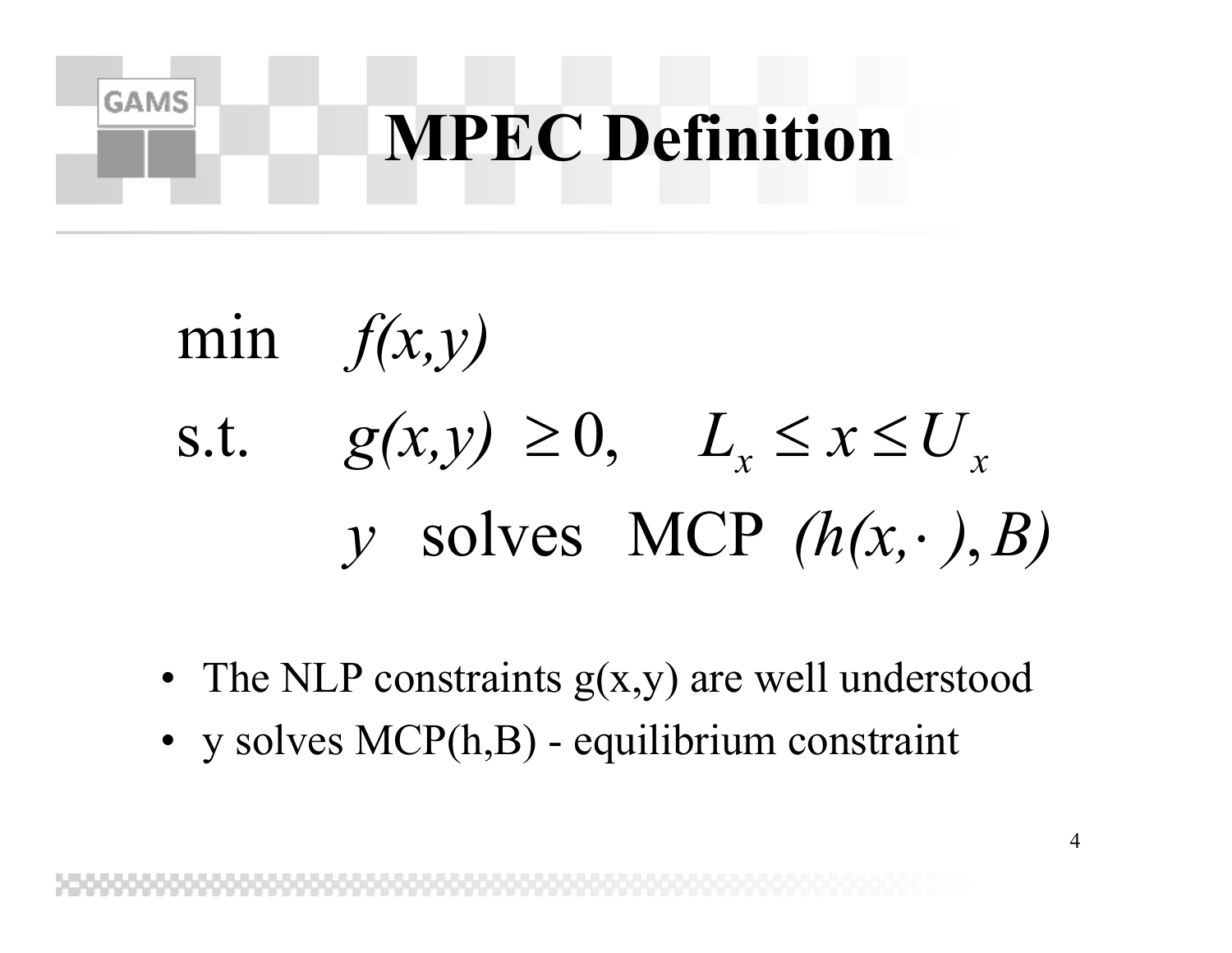#### **MCP Definition**

**GAMS** 

 $i^{(v, v)}$  *i*  $\longrightarrow$   $\blacksquare$   $\blacksquare$   $\blacksquare$   $\blacksquare$   $\blacksquare$   $\blacksquare$   $\blacksquare$   $\blacksquare$   $\blacksquare$   $\blacksquare$   $\blacksquare$   $\blacksquare$   $\blacksquare$   $\blacksquare$   $\blacksquare$   $\blacksquare$   $\blacksquare$   $\blacksquare$   $\blacksquare$   $\blacksquare$   $\blacksquare$   $\blacksquare$   $\blacksquare$   $\blacksquare$   $\blacksquare$   $\blacksquare$   $\blacksquare$   $\blacksquare$   $\blacksquare$  $i^{(v, v)}$  *j* =  $\sigma$  and  $L_i$  *j j iiiii* $h_i(x, y) \leq 0$  and  $y_i = U$  $h_i(x, y) \ge 0$  and  $L_i = y_i$  or  $h_i(x, y) = 0$  $h_i(x, y) \perp L_i \leq y_i \leq U_i \quad \forall i$ *y* solves MCP  $(h(x, \cdot), B)$  where  $B = [L, U]$ ⇔⇔solves MCP  $(h(x, \cdot), B)$  where  $B = [L, U]$ or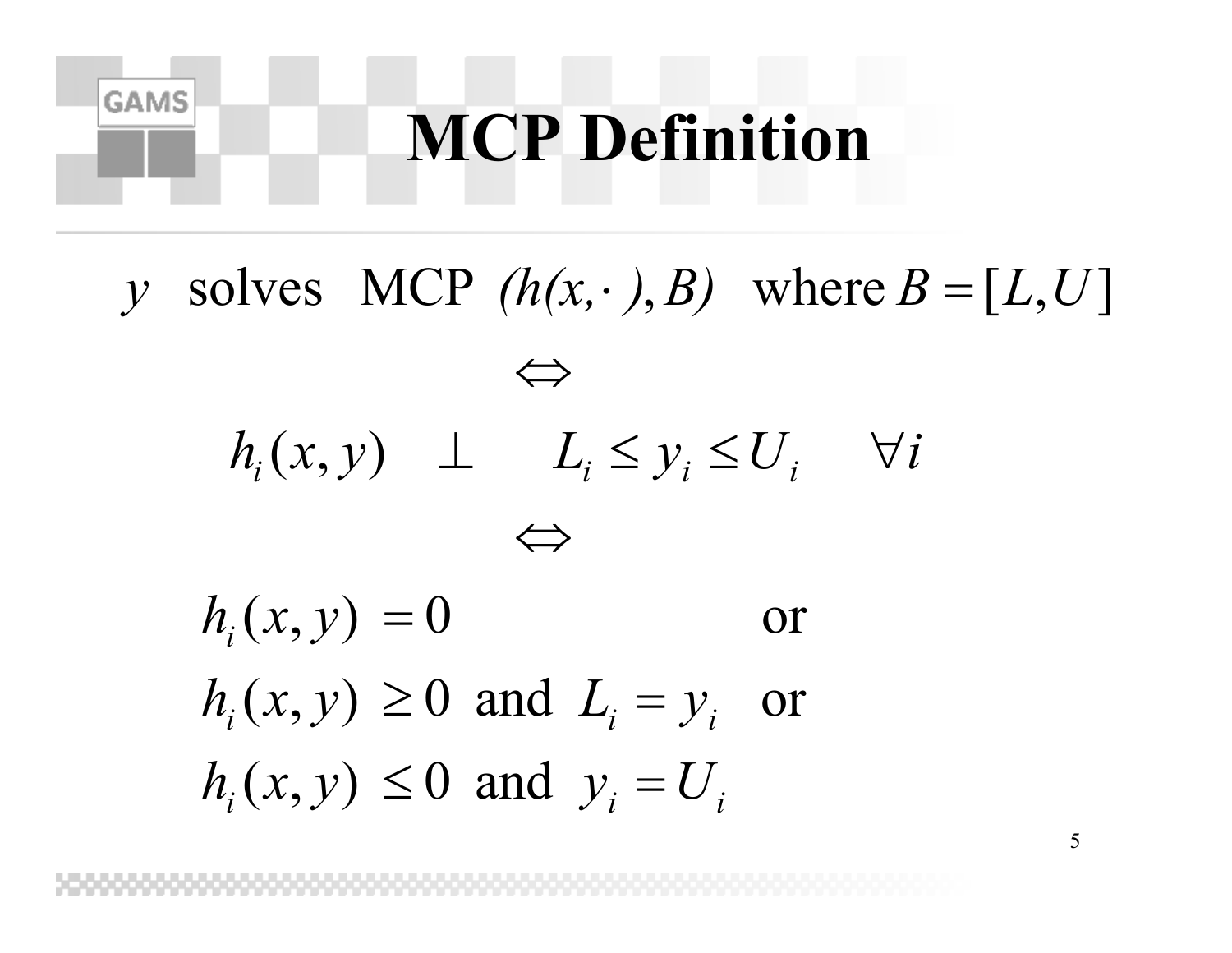

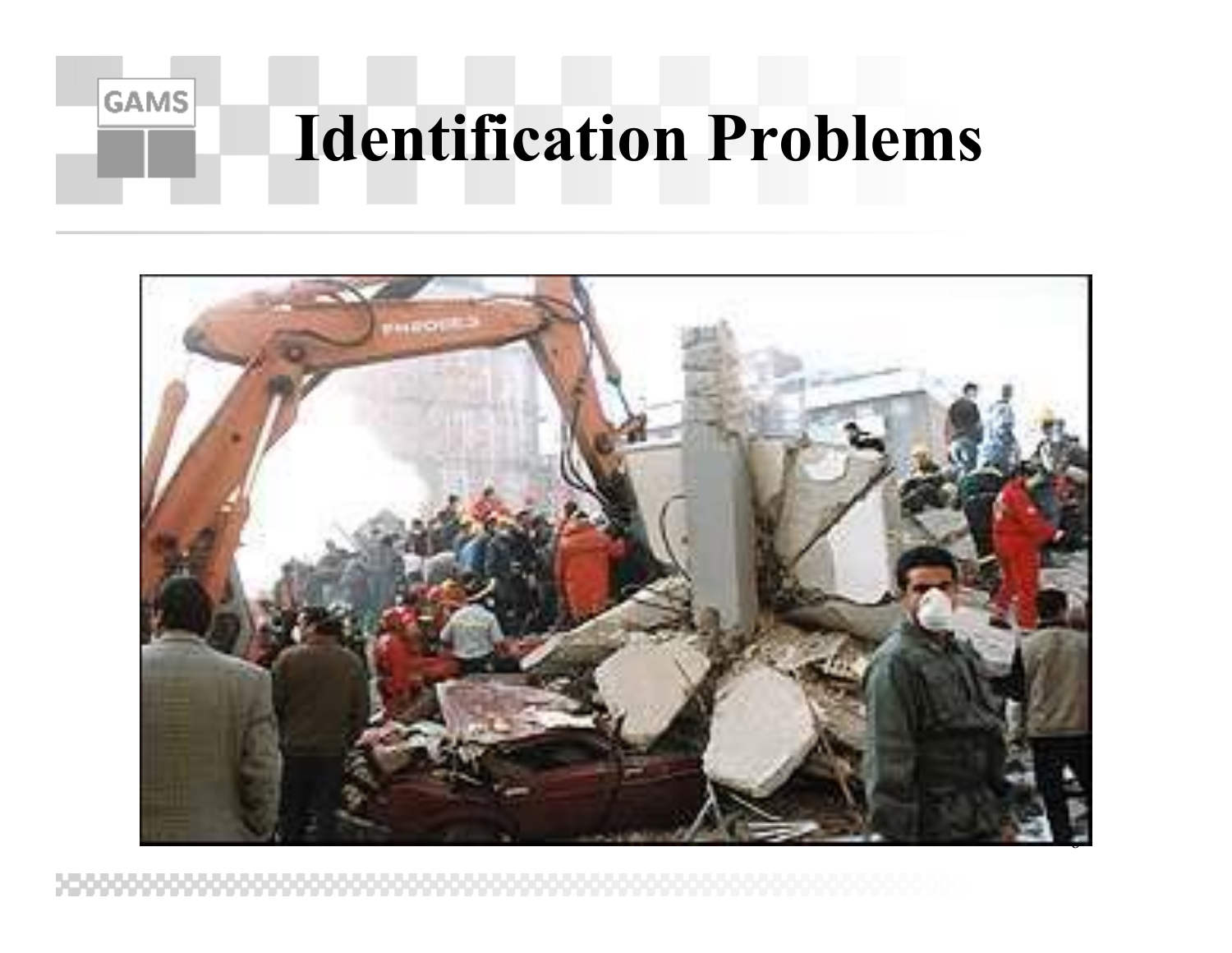## **Real Ident Problem**

- Elastoplastic beam, elastoplastic foundation
- Given material properties, MCP provides:
	- Position data

- Compression and pressure data
- Given measurements of position, solve MPEC to:
	- Minimize || computed pos measured pos ||
	- s.t. bounds on material properties equil. cons.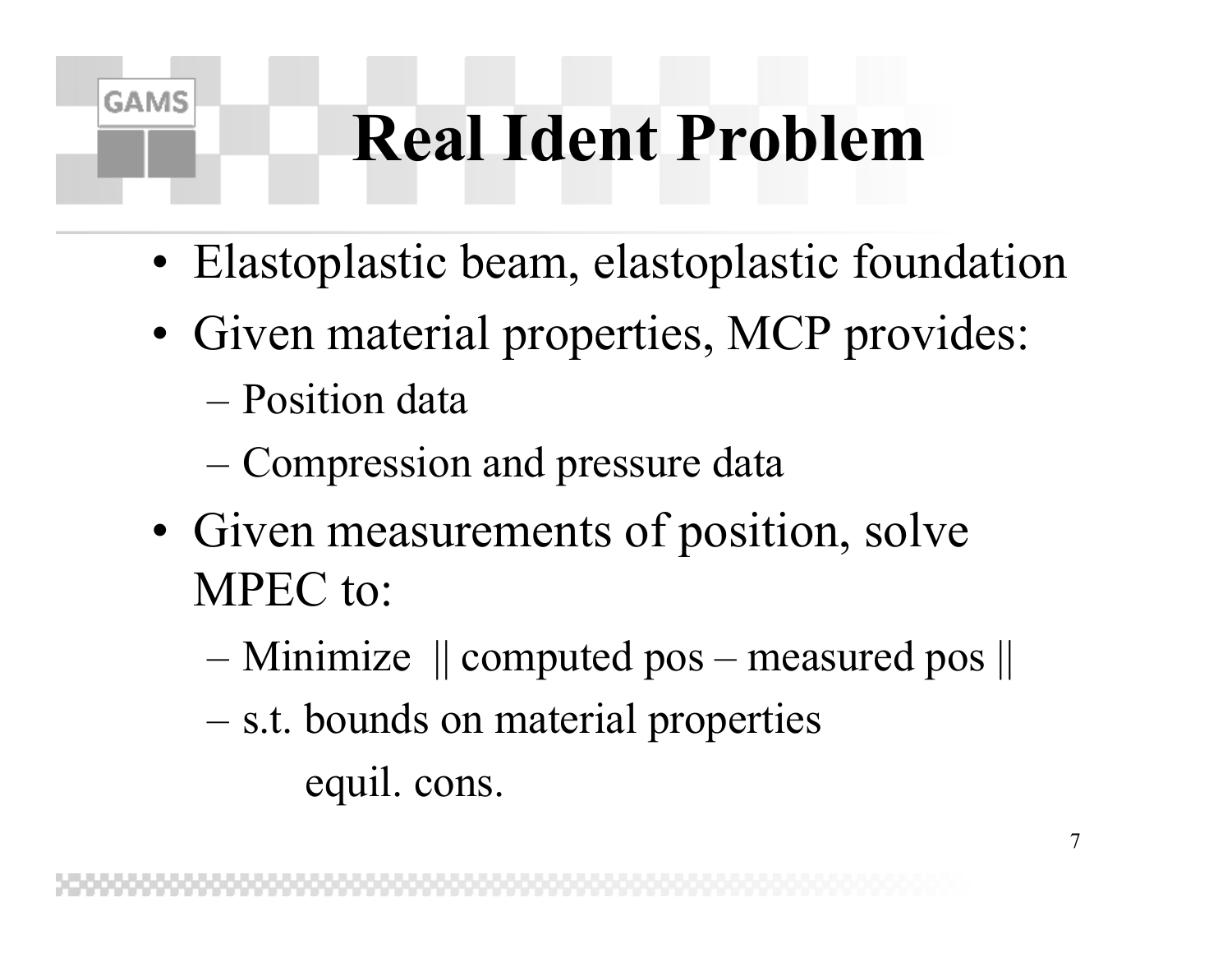#### **GAMS Source**

equil(dof)..sum(members,C(members,dof)\*QF(members)) =e= F(dof); constit(members)..

QF(members)/S(members) =e= s um(dof,C(members,dof)\*u(dof))

- lambda(" plus",members) + lambda("minus",members);

yield(plastic,members)..

**GAMS** 

- QF(members)\$plus(plastic) + QF(members)\$minus(plastic)

+ q0(plastic,"beam")\$be(members)

+ q0(plastic,"spring")\$sp(members)

+ (h(plastic,"beam")\*lambda(plastic,members))\$be(members)

+ (h(plastic,"spring")\*lambda(plastic,members))\$sp(members)  $=g= 0;$ 

```
q0.fx(...) = ...; h.fx(...) = 0;
```
model base /equil.u,constit.QF,yield.lambda /;

```
PARAMETER pertu(d
of) / …. /;
```
variables mu;

```
positive variables uerr(dof1);
```

```
equations lower(dof1),upper(dof1),uerrdef;
```

```
lower(dof1).. u(dof1) =g= pertu(dof1) -
uerr(dof1);
```

```
upper(dof1).. u(dof1) = l = pertu(dof1) + uerr(dof1);
```

```
uerrdef.. mu =e= s
um(dof1,uerr(dof1));
```
model identify /equil.u,constit.QF,yield.lambda,lower,upper,uerrdef/;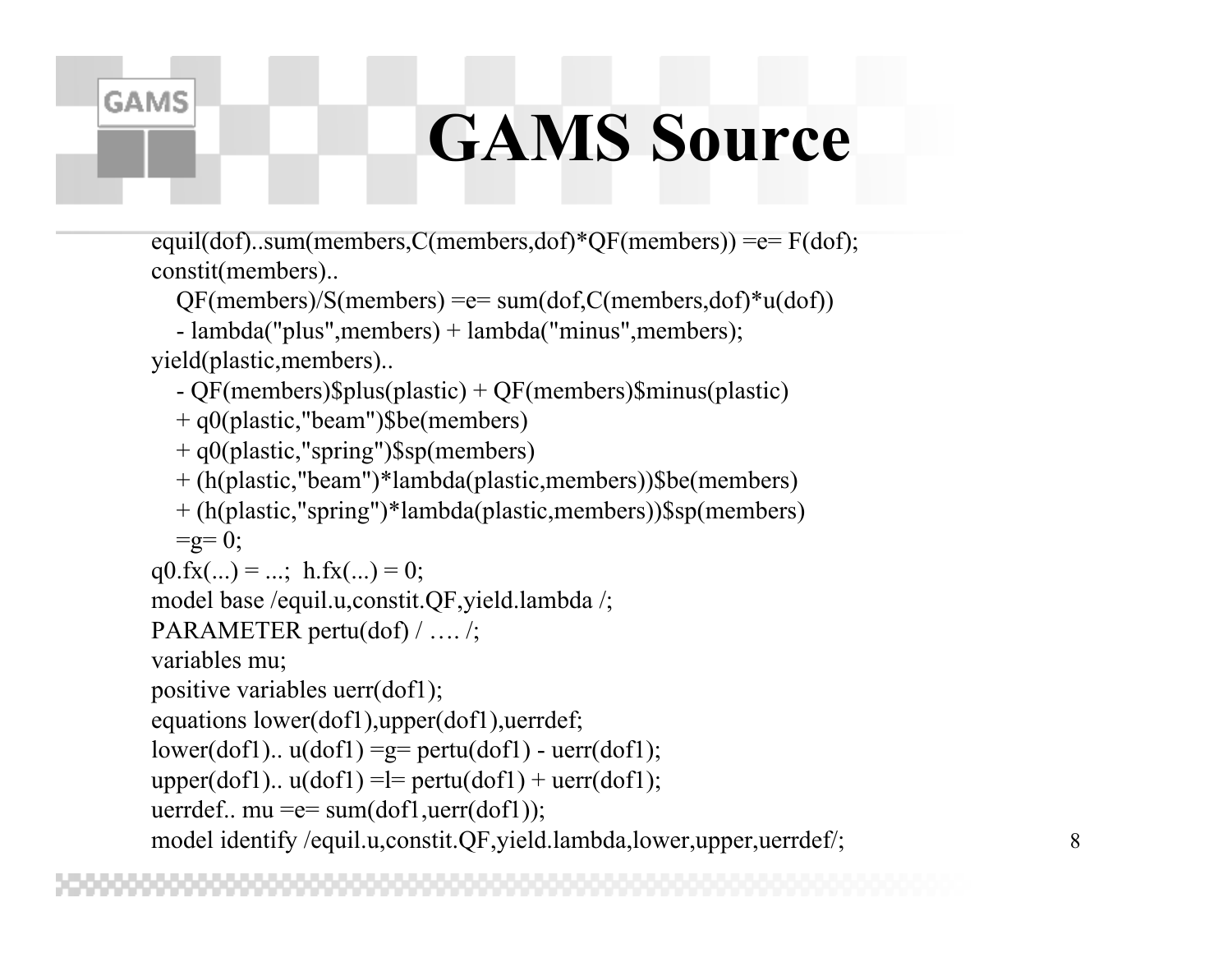## **Real Ident Problem II**

• References

- Maier et al. (Eng. Struct. 4, 1982, 86-98)
- Grierson, Chapter 14, Waterloo Workshop
- F. Tin-Loi
- The real model contains lots of detail this can hide what's going on
- A small example illustrates the main points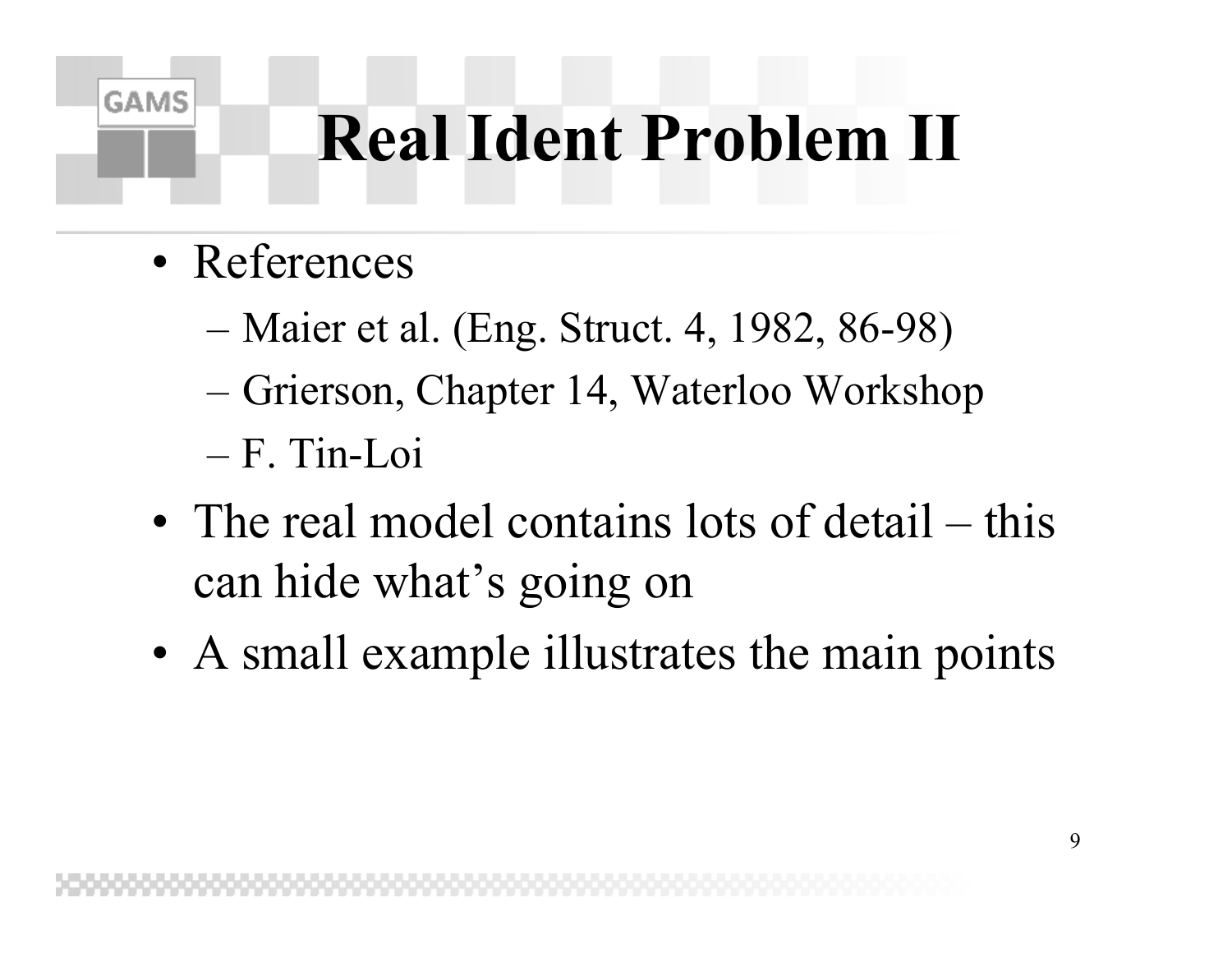# **Simple Ident Problem**

•• Given MCP(f,B) parameterized by p.

- •• Observe a component of the solution value
- •• Find p s.t. equilibrium solution matches observation
- Bounds on p mean MCP may not solve MPEC computes a "nearby" solution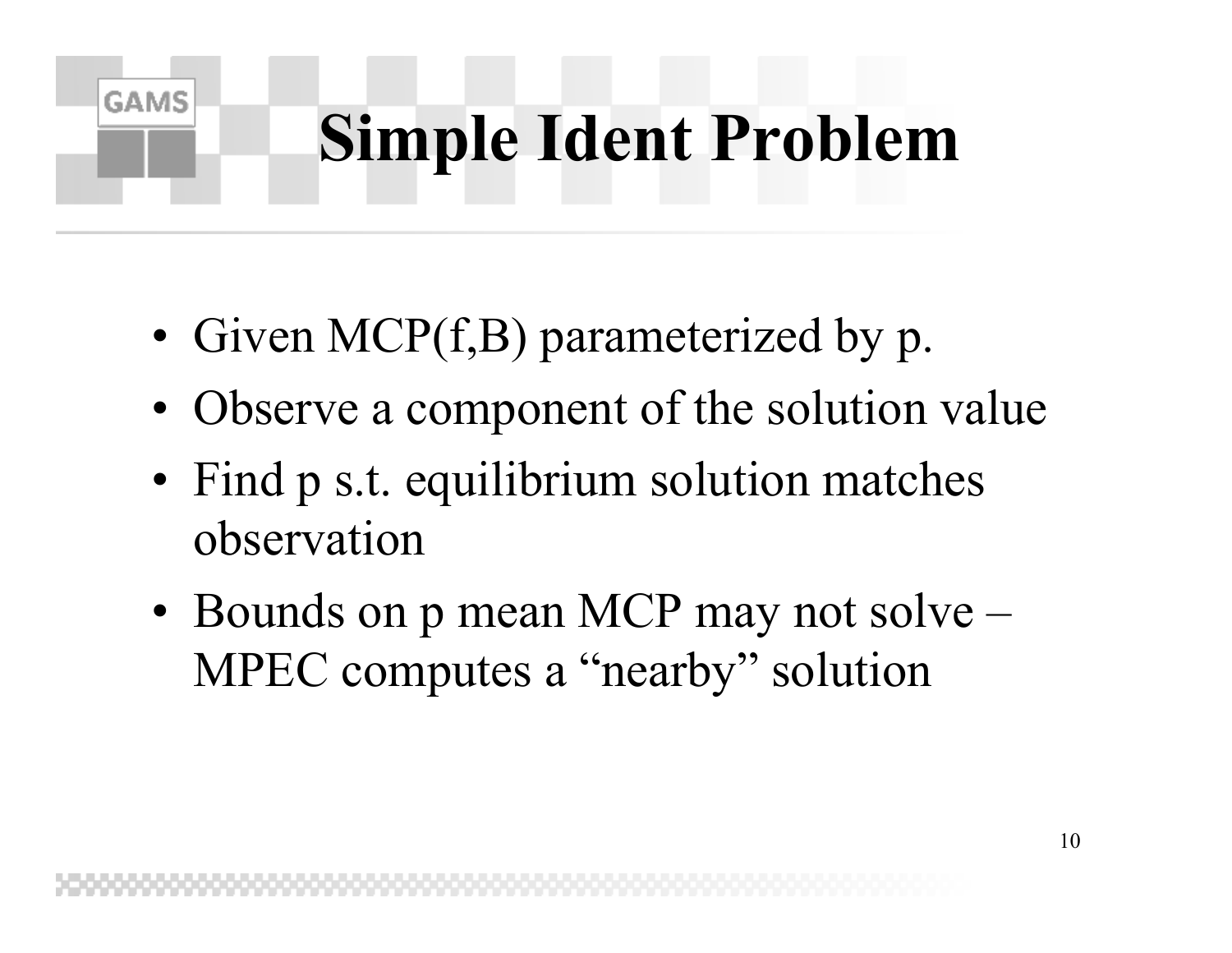## **Simple Ident Problem II**

**GAMS** 

**scalar xbar / 1 /; variable z, p; positive variable x, y; equation f1, f2, eDef; f1.. sqr(x)+sqr(y) =e= sqr(p); f2.. y =g= log(x); eDef.. z =e= sqr(x-xbar); model m / eDef, f1, f2.y /; p.lo = .7; p.up = 1.3; x.l = .1; solve m using mpec min z;**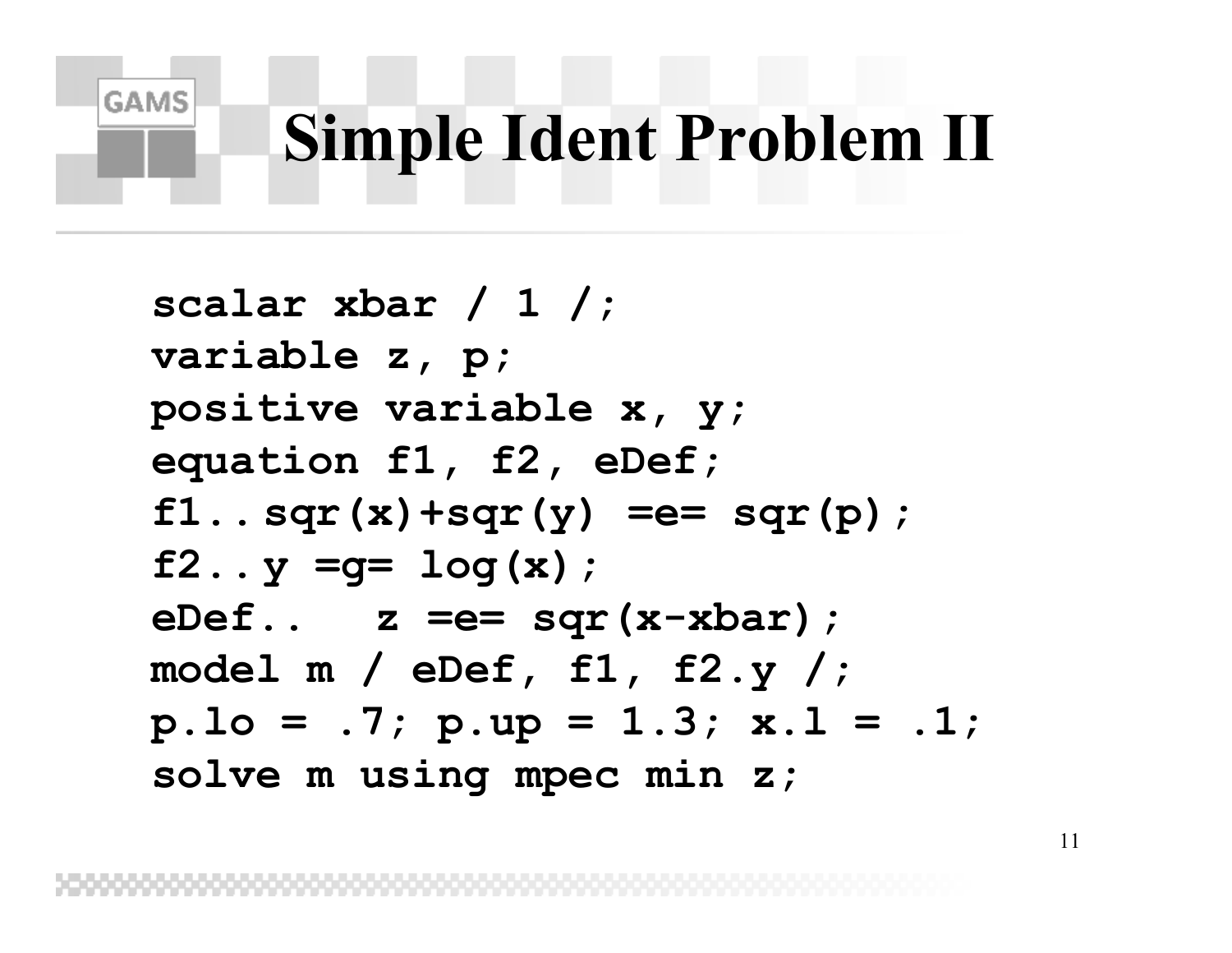#### **GAMS Simple Ident Problem III** 2.5f0 f1 f221.5 1**Measured xbar-> parameter p**  $0.5\,$  $\rm 0$  0.5 1.5 021

**xbar**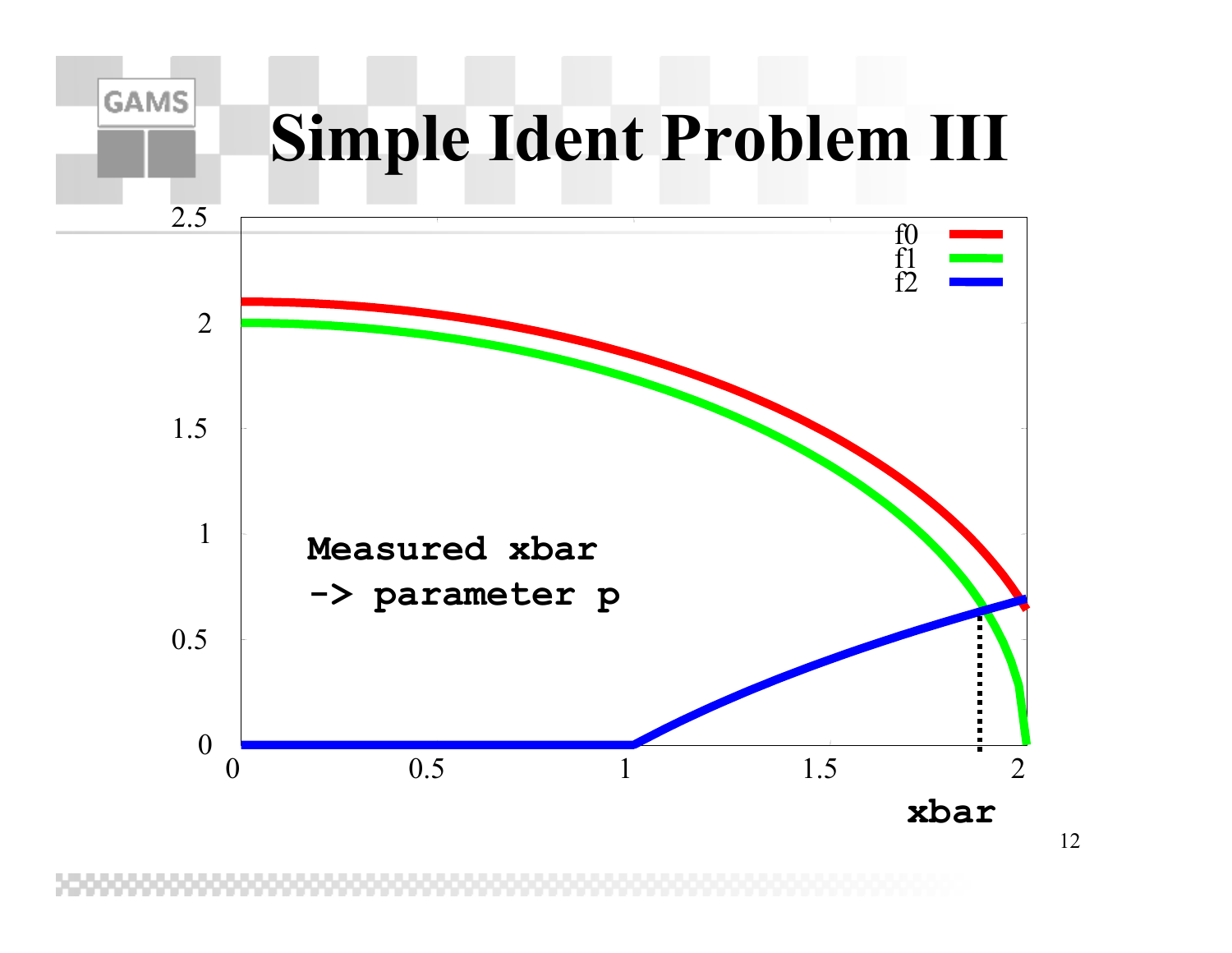#### **Model results**

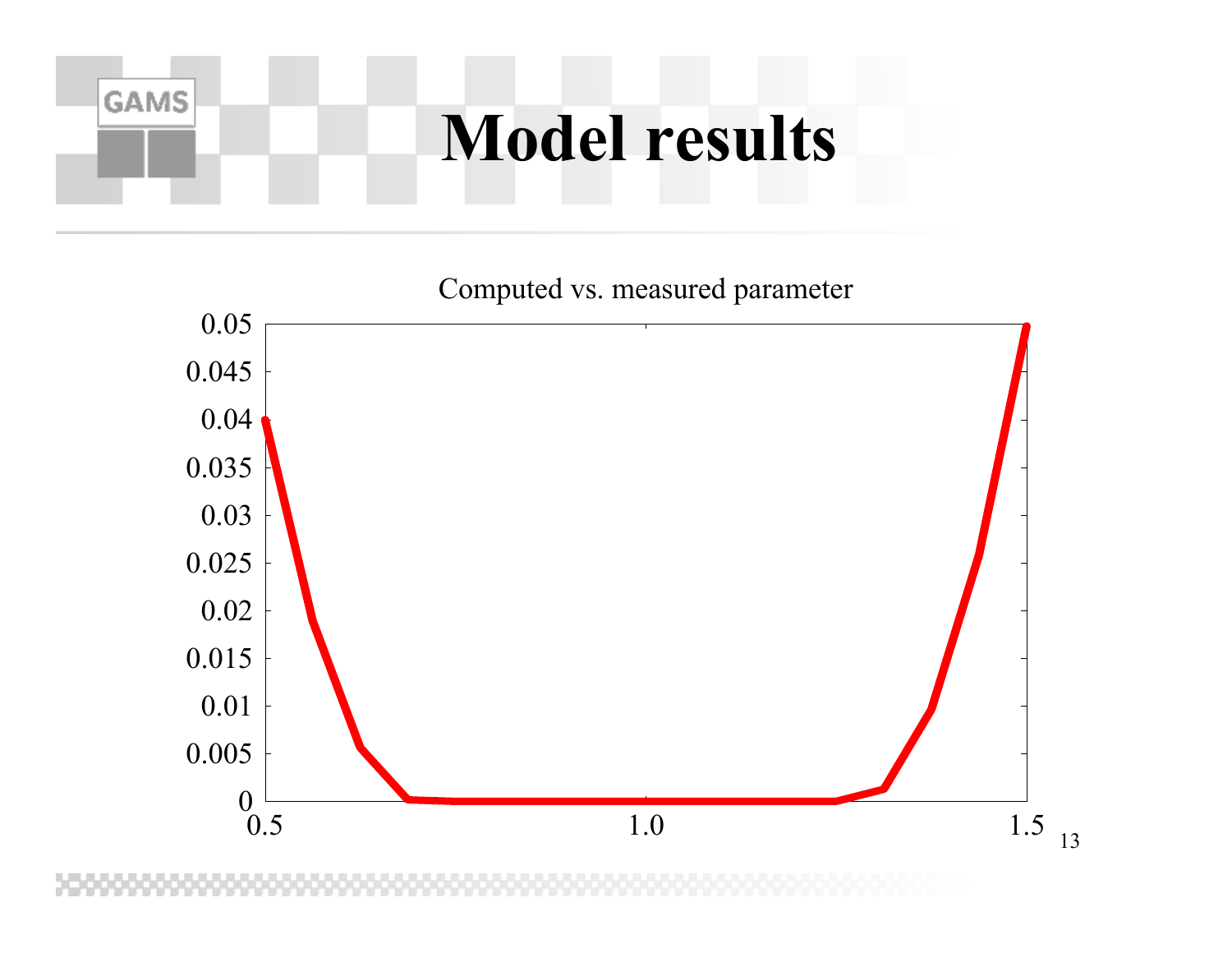# **Network design (Rutherford,Dean)**

- •• Assume a city of neighborhoods (nodes) located on a square grid
- •• Traffic links join nodes to NEWS neighbors
- Each node has

- Employment with wage rate w(j), demand curve relating w(j) to demand
- Fixed housing stock, housing price ph(j)
- Flow balancing equations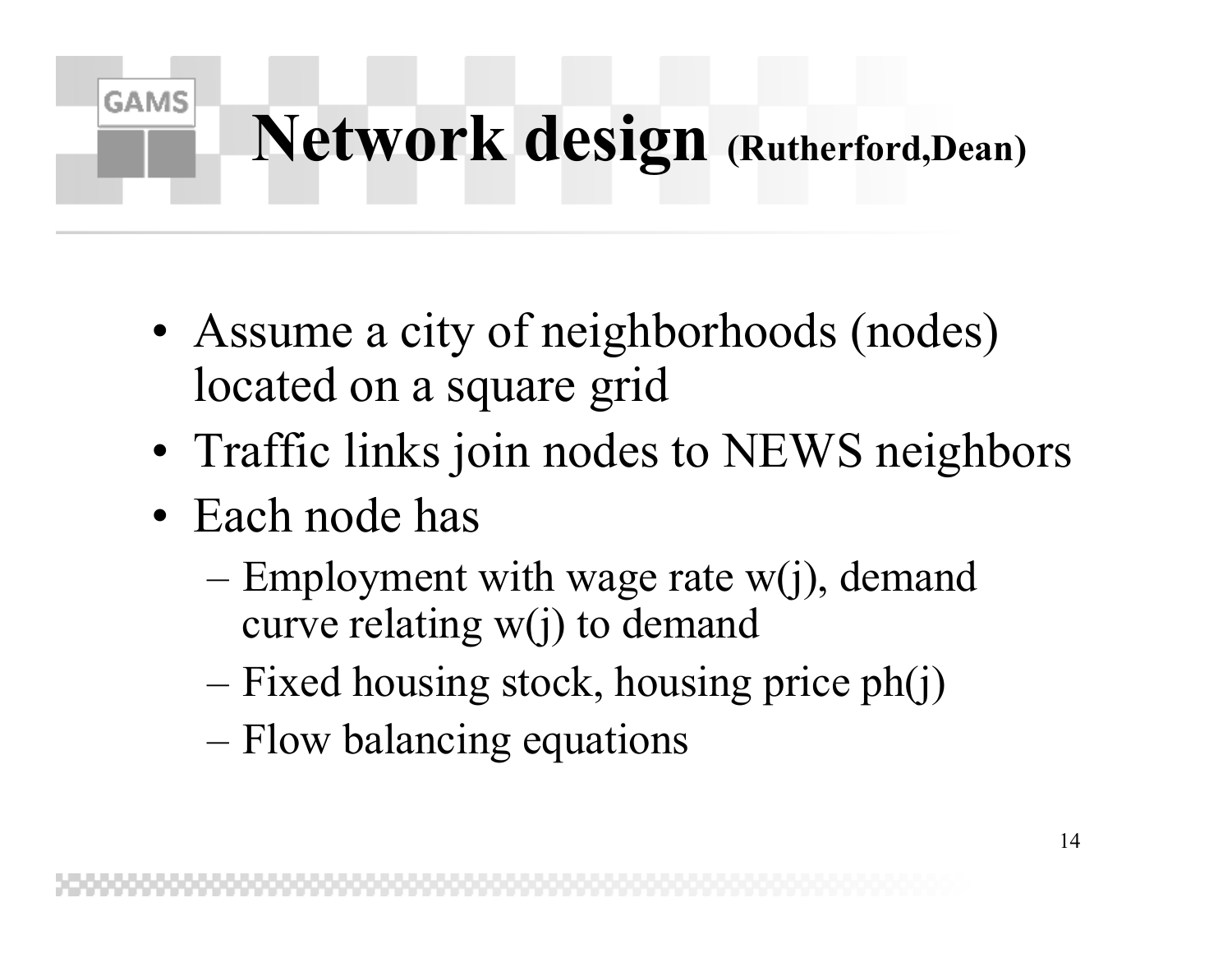# **Network design II**

• Each arc has

- traffic flow F(i,j) and resulting delay(i,j)
- X(i,j,k) portion of F(i,j) destined for node k
- Each path (i,j) has
	- N(i,j) commuting from i to workplace j
	- Travel time T(i,j)
	- Utility function V(T(i,j),ph(i),w(j))
- •• We have an overall utility U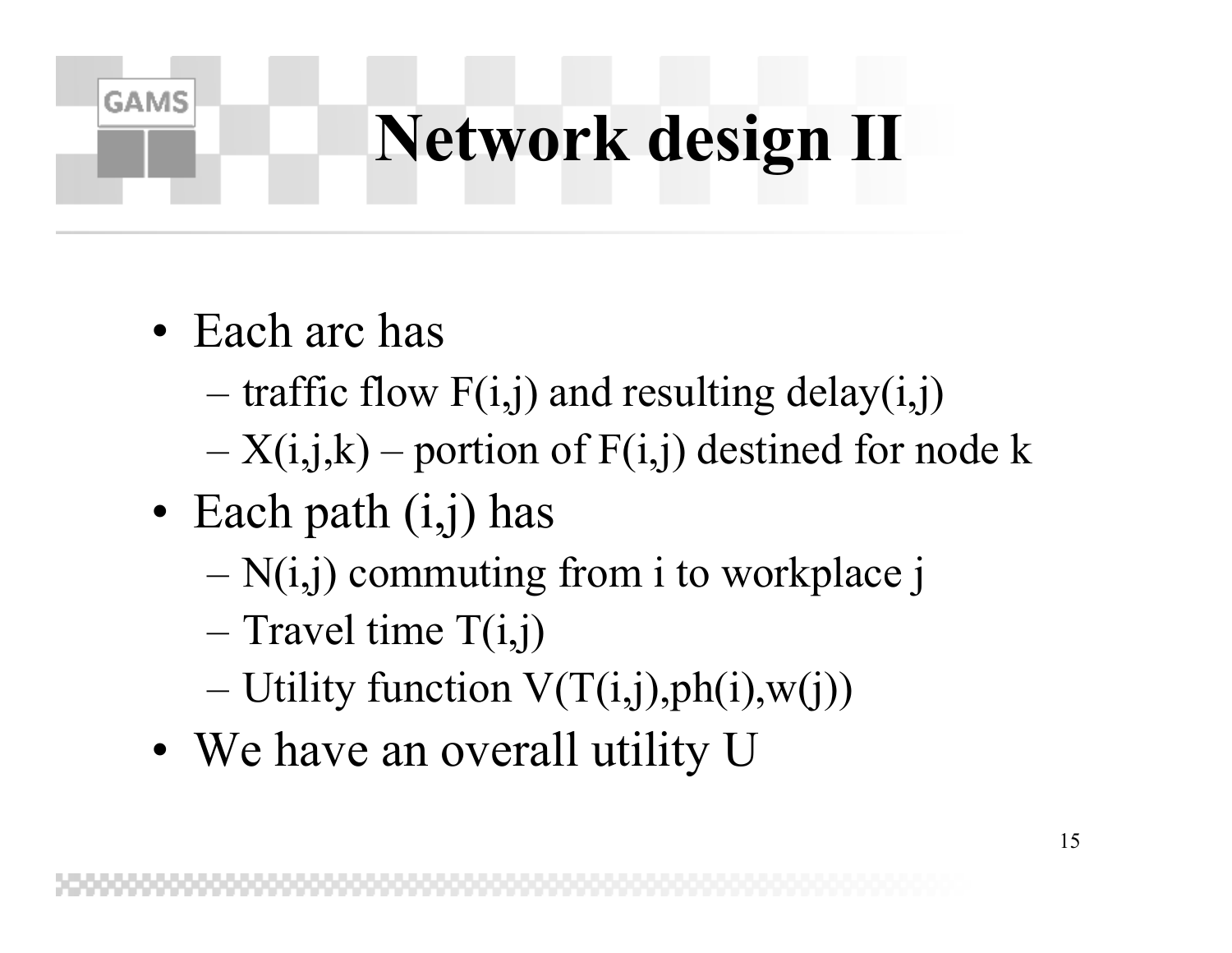#### **GAMS Network Equilibrium Conditions**

$$
\text{delay}_{ij} + T_{jk} \ge T_{ik} \quad \forall i, j, k \perp X_{ijk} \ge 0
$$
  

$$
U \ge V(T_{ik}, p_i^H, w_j) \perp N_{ij} \ge 0
$$

- Flow balance constraints
- •• Demand equations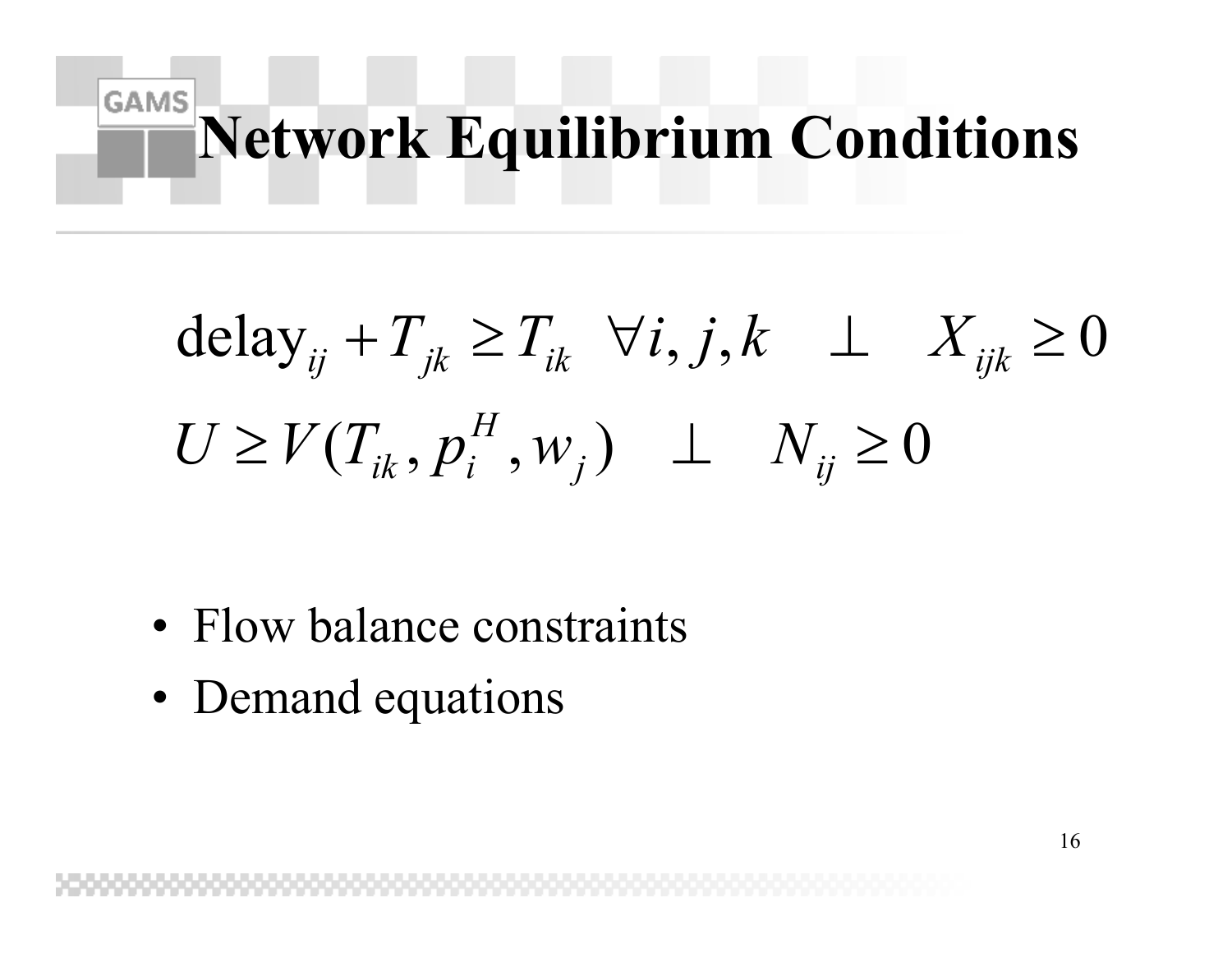#### **GAMS Benchmark – no commuting**

| $\rightarrow$ 1 | $\bullet$       | $\rightarrow$ 2 | $\bullet$ $\Lambda$ | $\rightarrow$ 5 | $\blacksquare$ |
|-----------------|-----------------|-----------------|---------------------|-----------------|----------------|
| $\mathbf{n}$    | $\mathbf{n}8$   | n9              | $\mathbf{n}$ 10     | nl1             | $\mathbf n$    |
| n13             | nl4             | n15             | n16                 | $\mathbf{n}$ 17 | $\mathbf n$    |
| n19             | n20             | n21             | n22                 | n23             | $\mathbf n$    |
| n25             | n26             | n27             | n28                 | n29             | $\mathbf n$    |
| n31             | $\mathbf{n}$ 32 | n33             | $\mathbf{n}$ 34     | $\mathbf{n}$ 35 | $\mathbf n$    |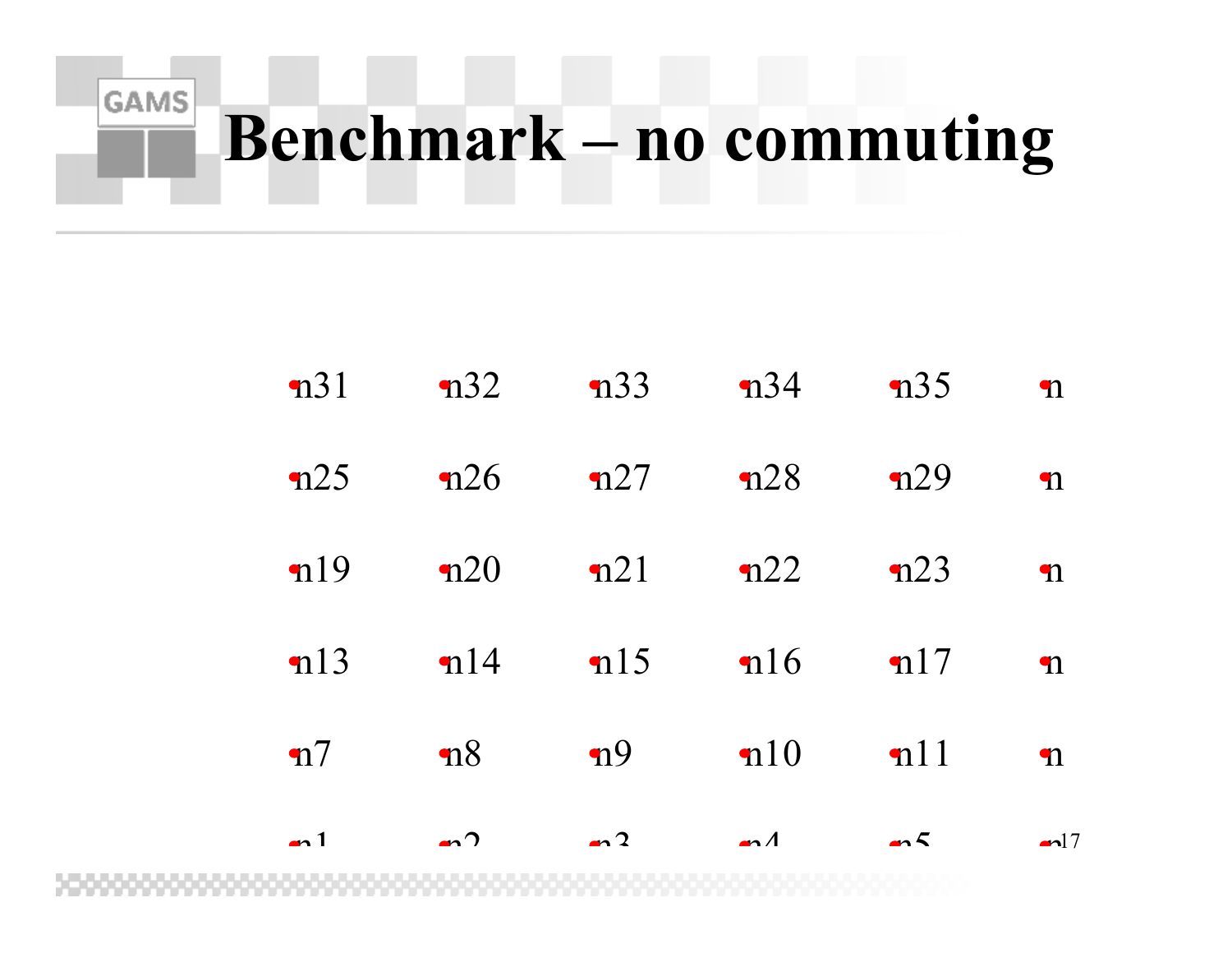## **Counterfactuals**

- •• Case I: concentrate jobs in the NE corner – Increases housing prices in NE
	- Increases Vehicle Miles Traveled

- •• Case II: same job concentration, but minimize additional housing needed to cut Case I VMT by 50%.
	- Less drastic increase in housing prices
	- Increases population in the NE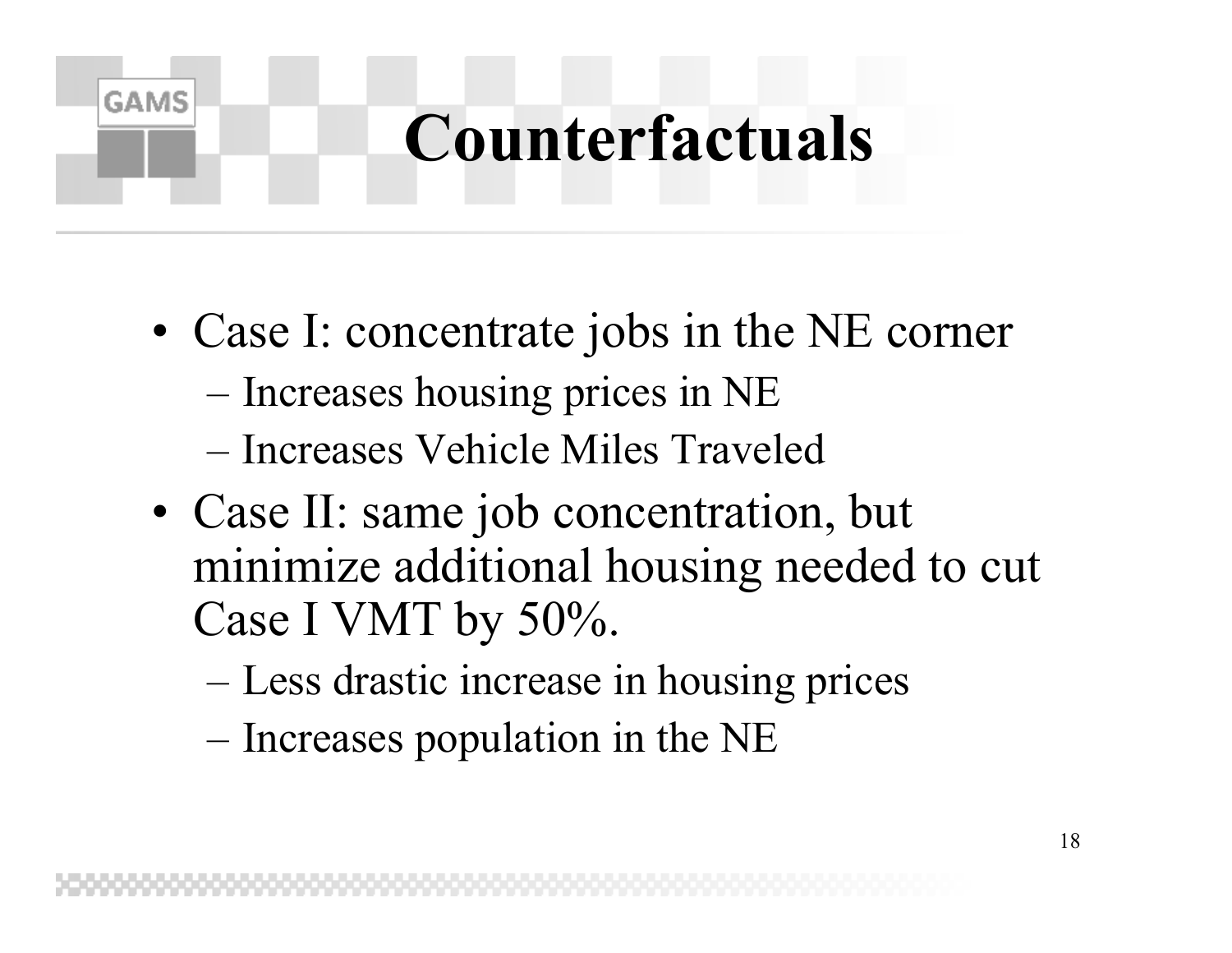#### **Case I – jobs in NE**

**GAMS** 



19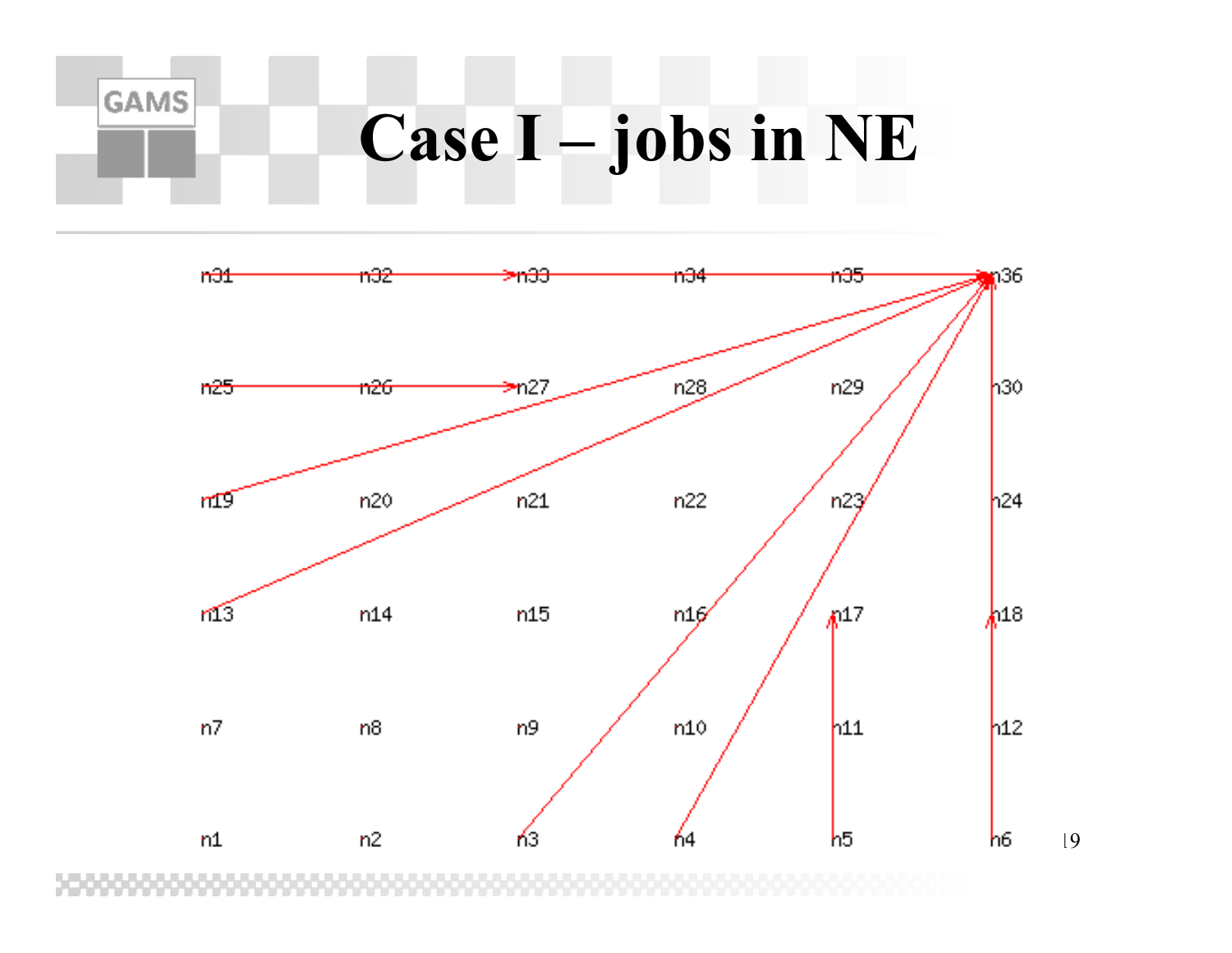

New housing, % of baseline

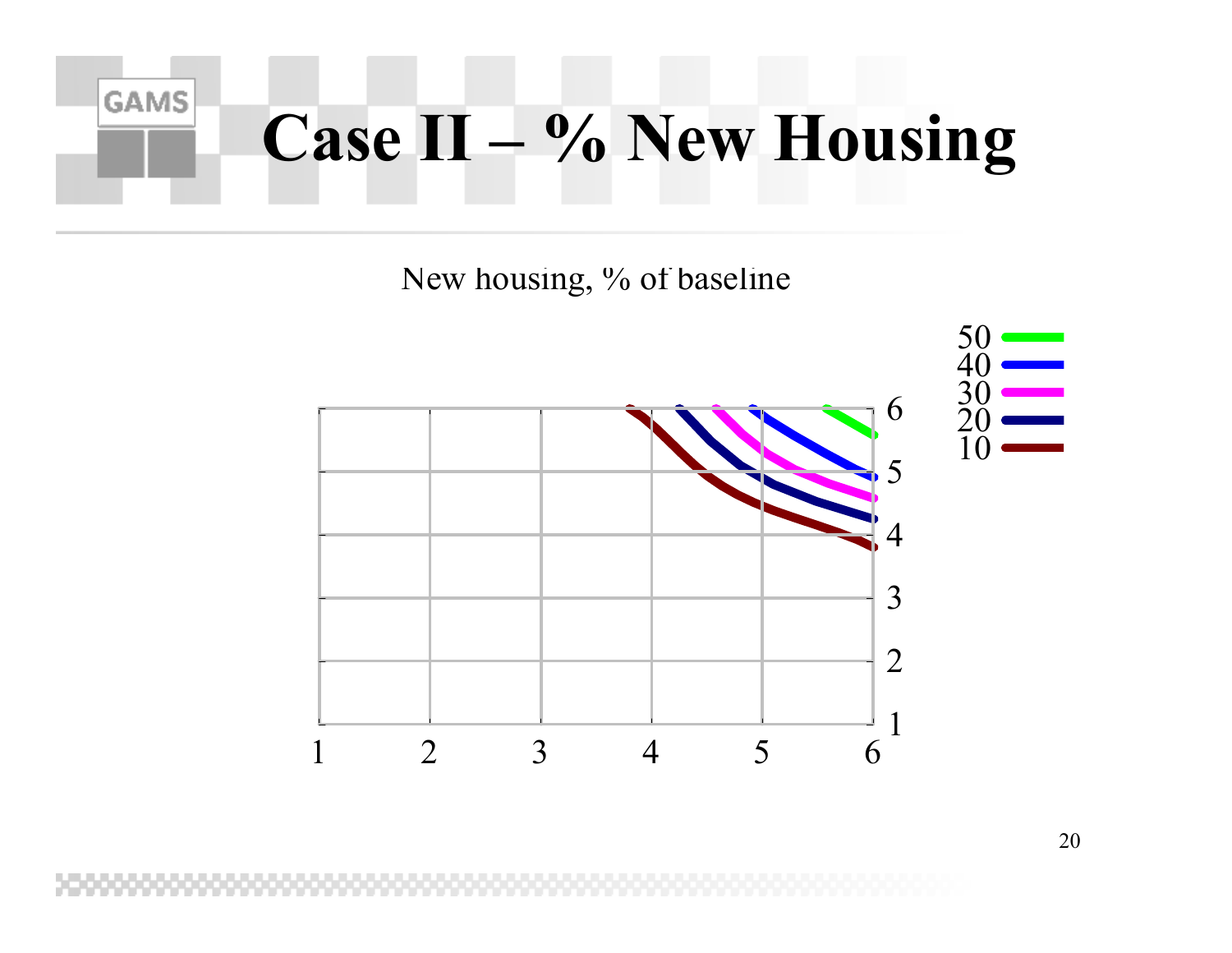#### **GAMS Case I – % Pop. Density Change**

Population Density

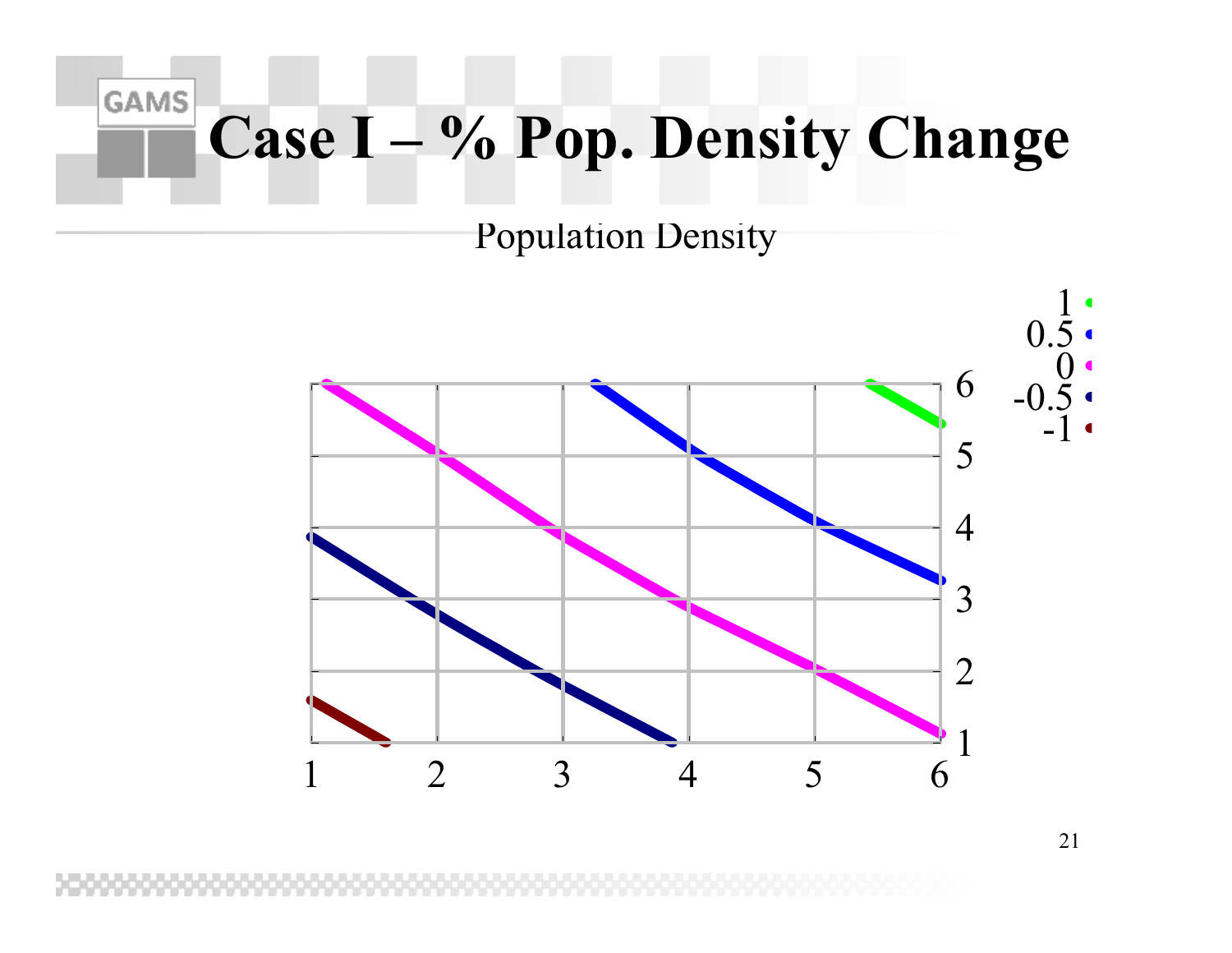#### **GAMS Case II – % Pop. Density Change**

Population Density w/ new housing

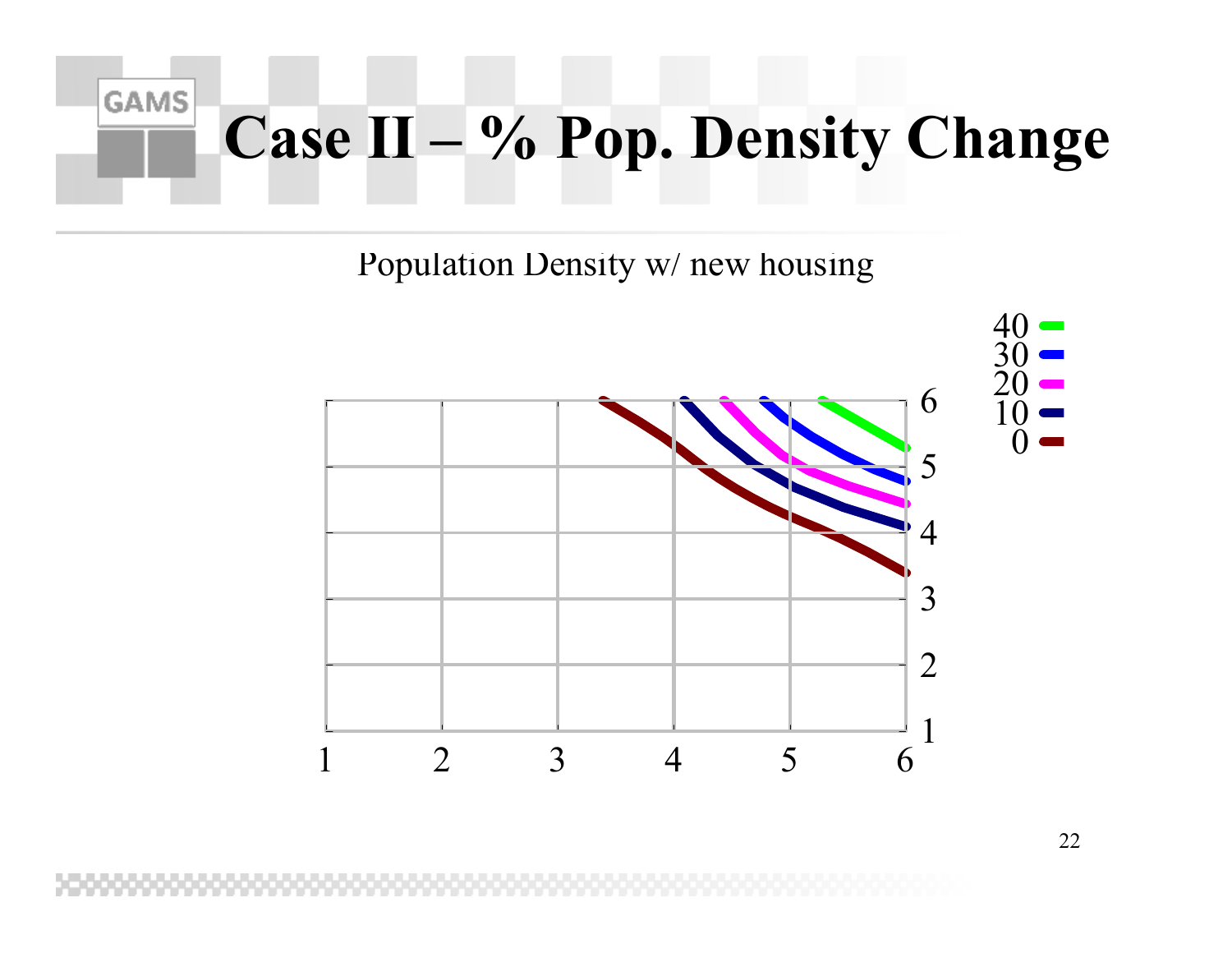## **Case I – Housing Price**

**GAMS** 

#### Housing Prices

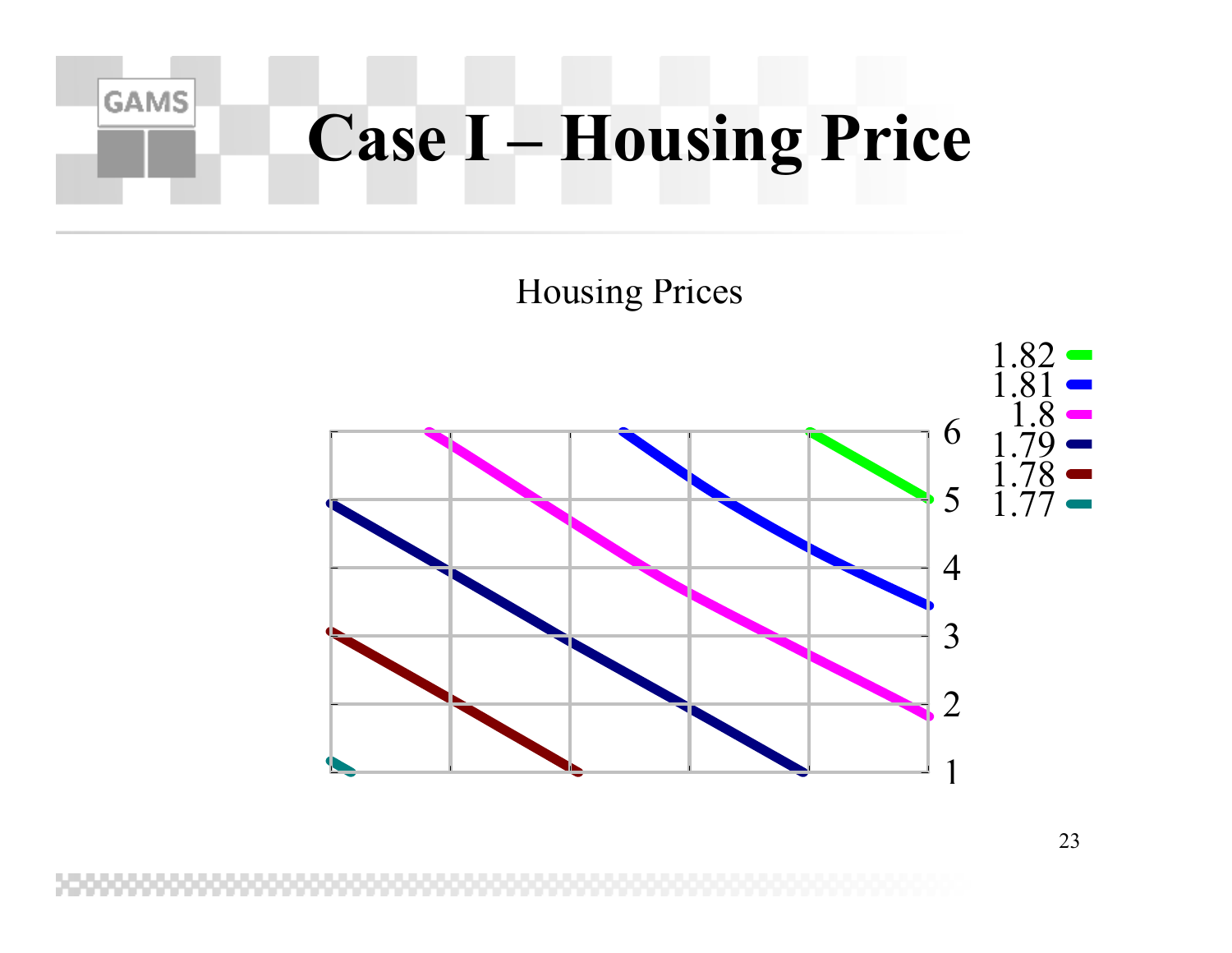# **Case II – Housing Price**

**GAMS** 

Housing Prices w/ new housing

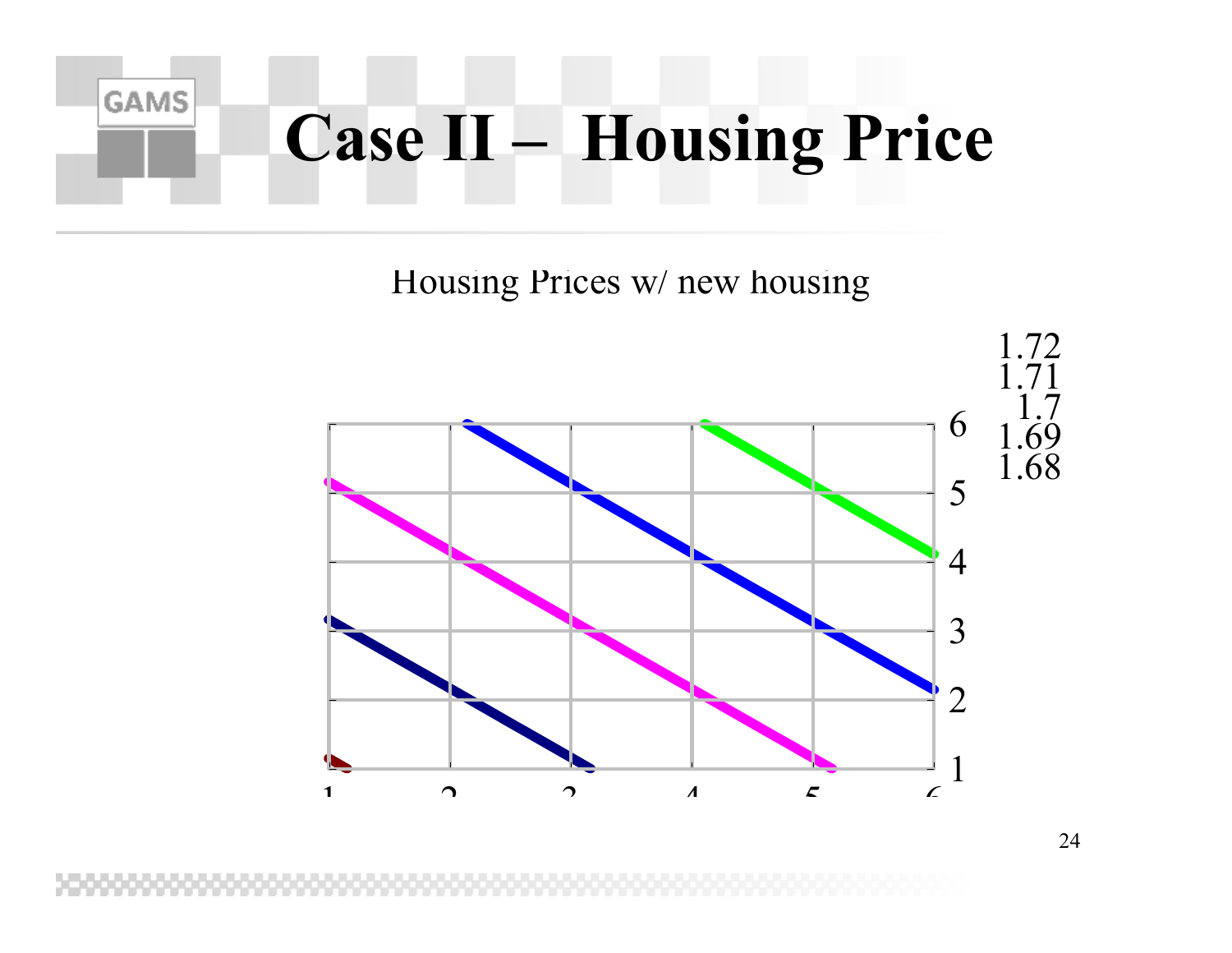## **The Stranger**

**GAMS** 

• "Say you're in a public library, and a beautiful stranger strikes up a conversation with you. She says: 'Let's show pennies to each other, either heads or tails. If we both show heads, I pay you \$3. If we both show tails, I pay you \$1. If they don't match, you pay me \$2.' At this point, she is shushed. You think, 'With both heads 1/4 of the time, I get \$3. And with both tails 1/4 of the time, I get \$1. So 1/2 of the time, I get \$4. And with no matches 1/2 of the time, she gets \$4. So it's a fair game.'"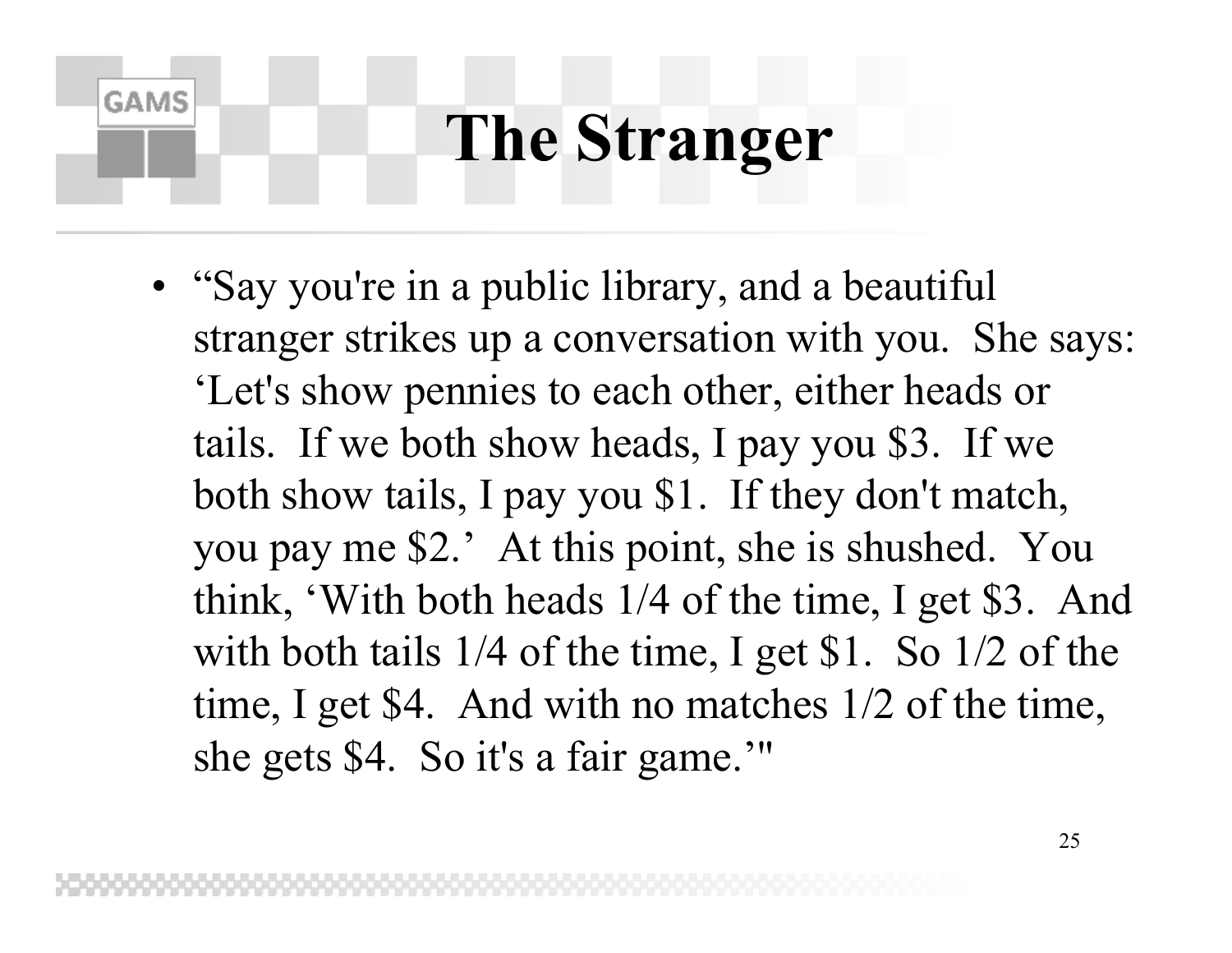## **The Stranger II**

- •• "As the game is quiet, you can play in the library. But should you? Should she? Edward Spellman, Cheshire, Connecticut"
- •• "Ask Marilyn", Parade, March 31 2002,
- •• SIAM News, June 2003.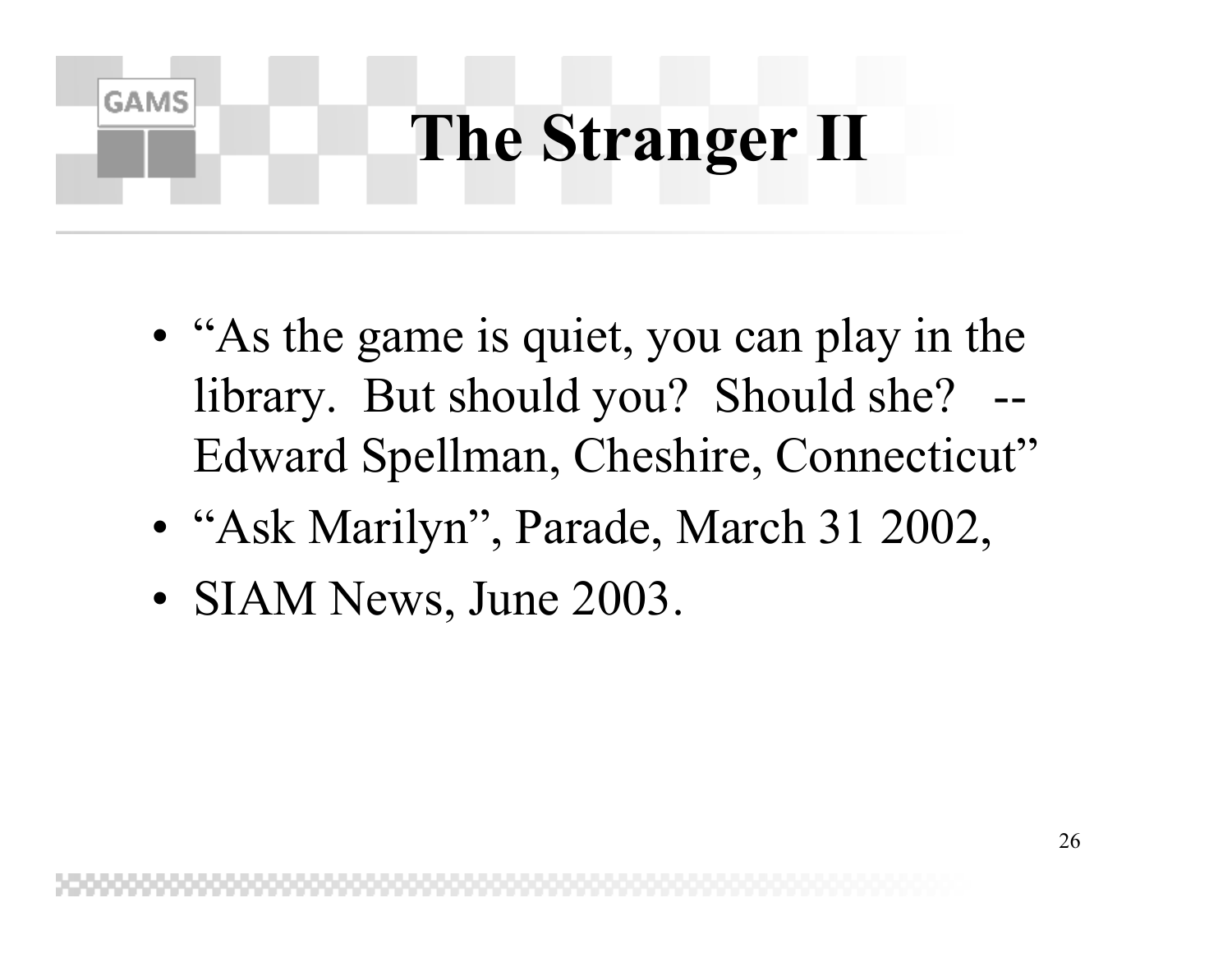## **Modeling the game**

- **SET s 'pure strategies' / heads, tails /;**
- **ALIAS (s,you,her);**

**GAMS** 

**TABLE herCost (you,her)**

**heads tails**

- **heads3-2**
- **tails-2 1 ;**

**PARAMETER yourCost(you,her);**

**yourCost(you,her) = -herCost(you,her);**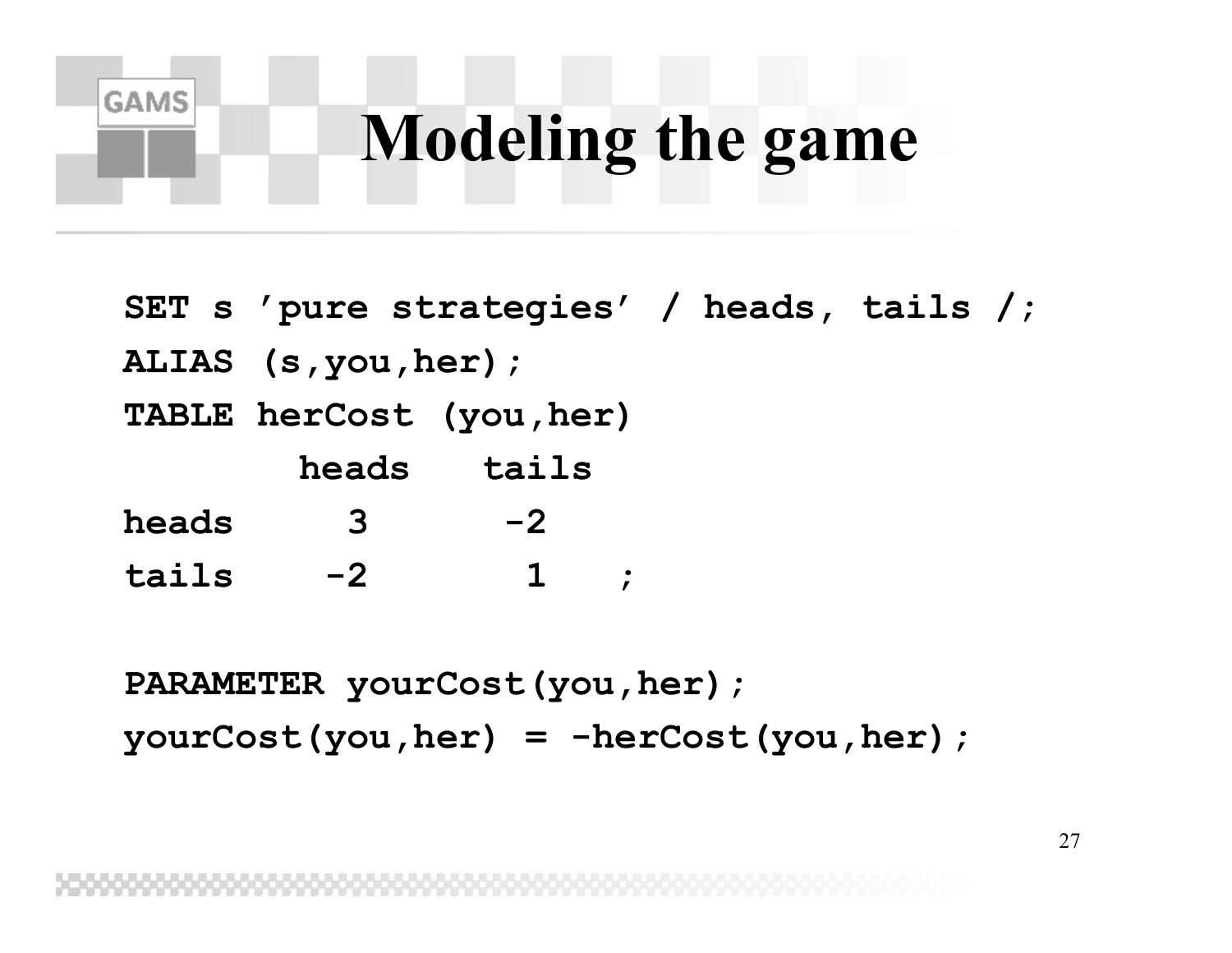# **Modeling the game II**

#### **POSITIVE VARIABLES**

- **x(you) 'your mixed strategy',**
- **y(her) 'her mixed strategy';**

#### **FREE VARIABLES**

- **u 'your multiplier-expected loss',**
- **v 'her multiplier-expected loss';**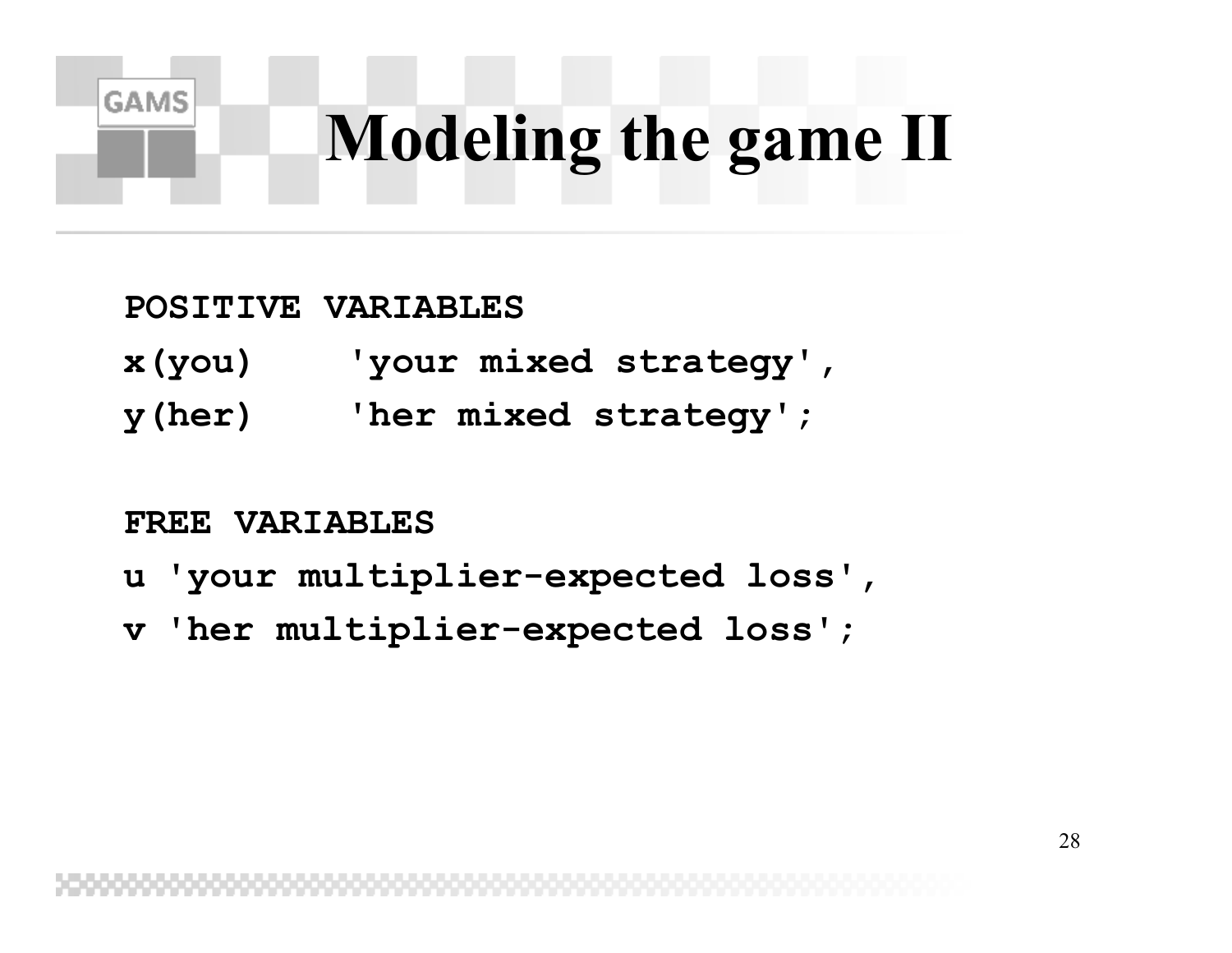## **Modeling the game III**

**GAMS** 

**fYou(you)..sum{her, yourCost(you,her)\*y(her)} - u =g= 0; sumYou.. sum{you, x(you)} =e= 1; fHer(her)..sum{you, x(you)\*herCost(you,her)} - v =g= 0; sumHer.. sum{her, y(her)} =e= 1; model nashEquil / fYou.x, sumYou.u, fHer.y, sumHer.v /;**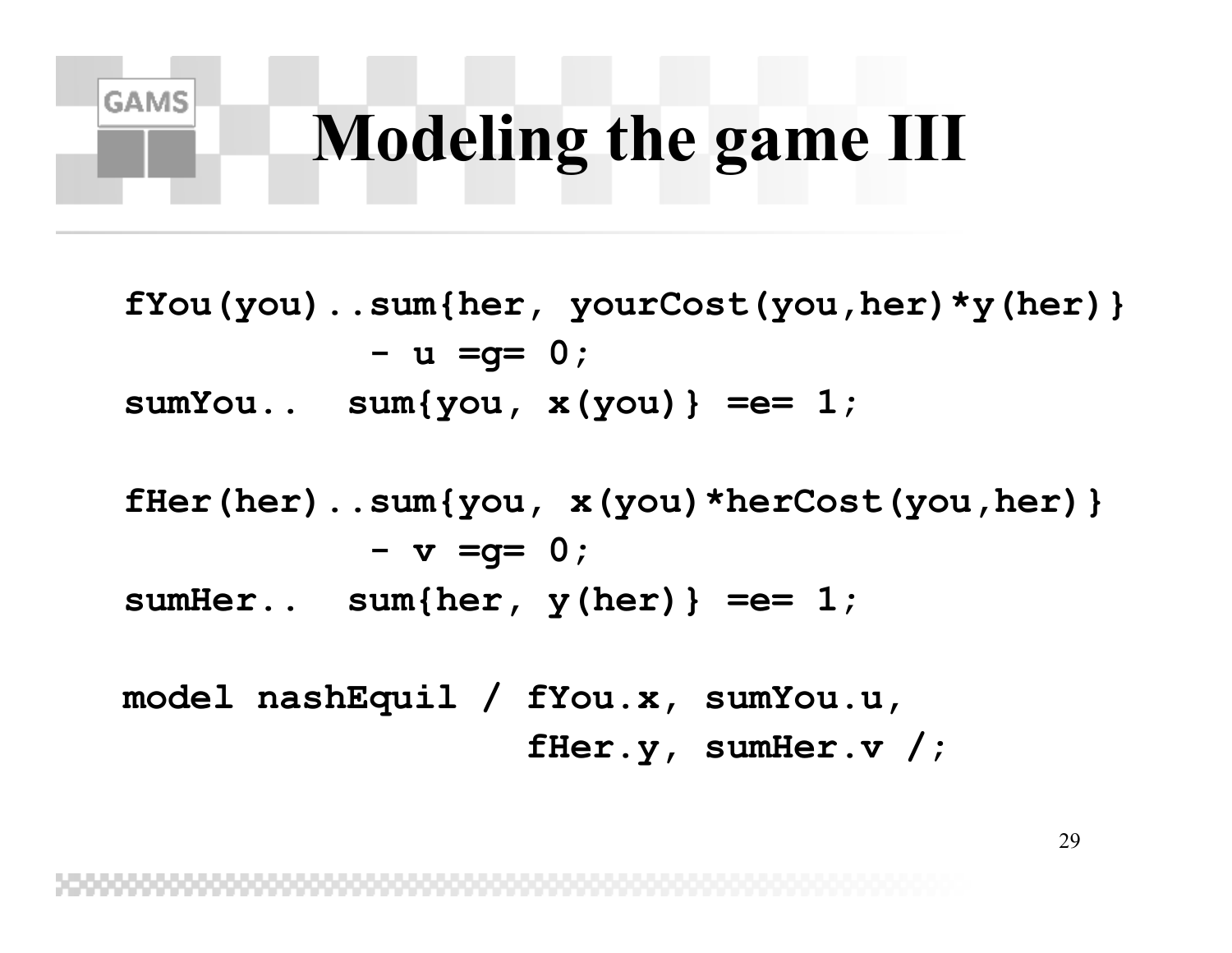# **Finding a Nash Equilibrium**

#### **solve nashEquil using mcp;**

- •• Your  $x('heads', 'tails') = (3/8, 5/8)$
- •• Her y('heads','tails') =  $(3/8, 5/8)$
- •Expected winner: her, \$.125/game.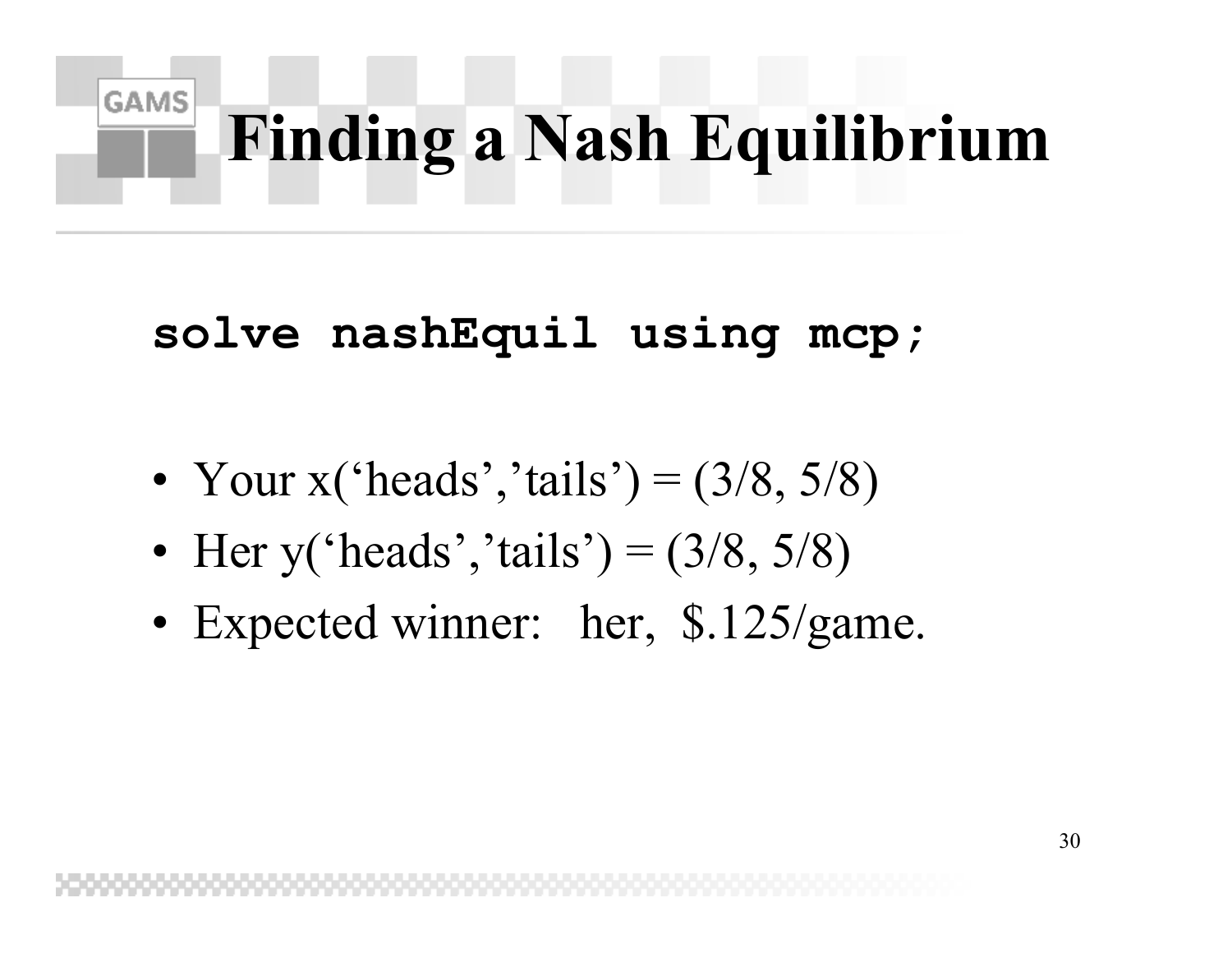# **Finding Her Winning Range**

•• For what values of y(heads) is she safe?

**GAMS** 

**lDef..loss =e= sum{(you,her), x(you)\*yourCost(you,her)\*y(her)}; zDef.. z =e= y('heads'); model m /lDef, fYou.x, sumYou.u, sumHer, zDef/; loss.lo = 0;**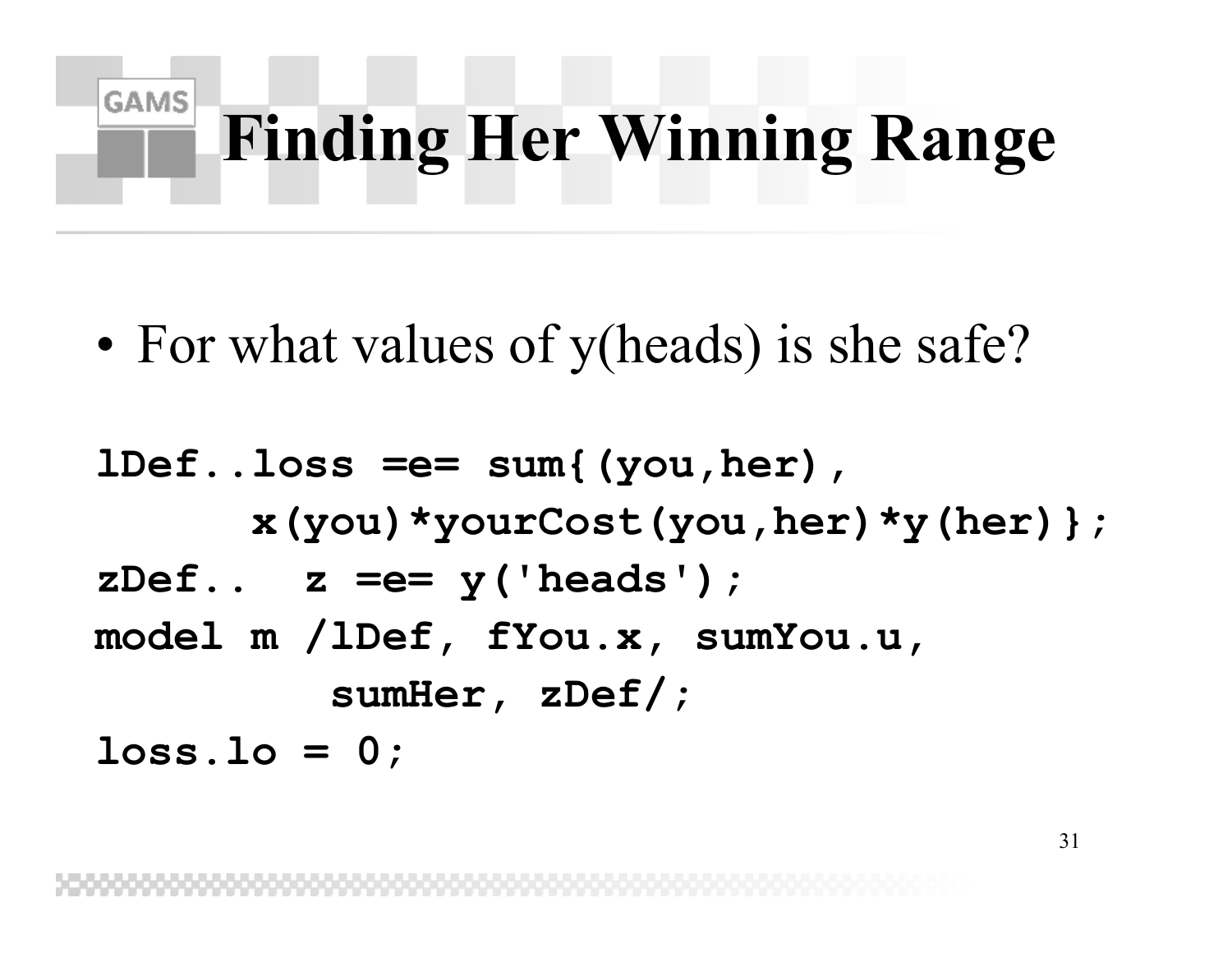## **Finding Her Winning Range**

**x.up(you) = 1.0; y.up(her) = 1.0;**

**u.lo = -3; u.up = 3;**

**GAMS** 

**v.lo = -3; v.up = 3;**

**option nlp = baron;**

- **solve m using mpec min z;**
- **solve m using mpec max z;**

•• Y(heads) in  $[1/3, 4]$  is safe  $(3/8)$  is optimal)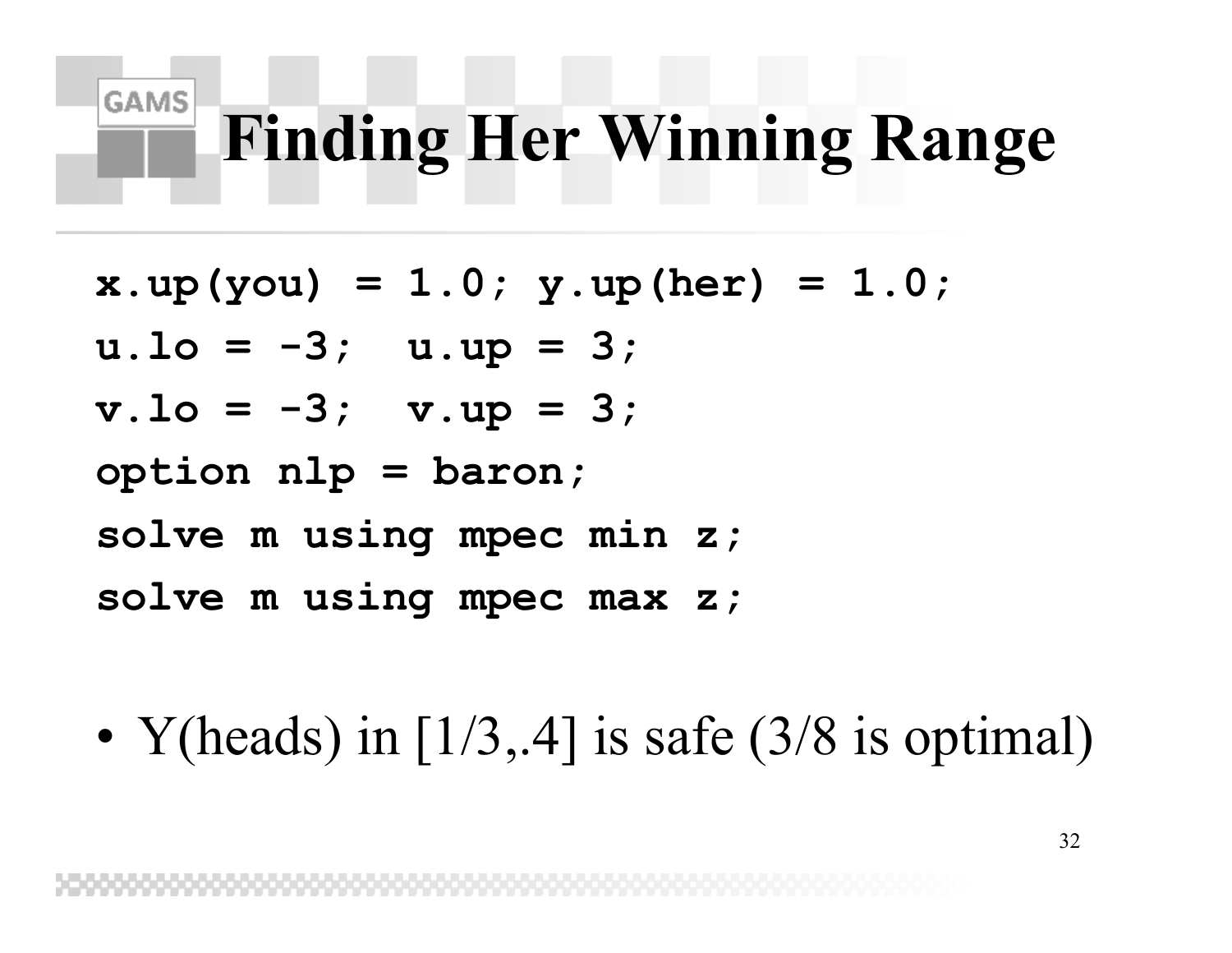## **Playing for Charity**

• What if she says "I'll pay some extra for the tails-tails case, but the extra goes to charity". How much can she pay extra and still break even?

```
parameter t(you,her) /tails.tails 1/;
```

```
variable r 'charity tax rate from T-T';
```

```
fHer2(her).. sum{you, x(you)
```

```
*[herCost(you,her)+t(you,her)*r]} -
v =g= 0;
```

```
model m2 / fYou.x, sumYou.u,
```
**fHer2.y, sumHer / ;**

**v.up = 0;**

**GAMS** 

**solve m2 max r using mpec;**

• Solution:  $r = 1/3$  extra, but only your strategy changes!